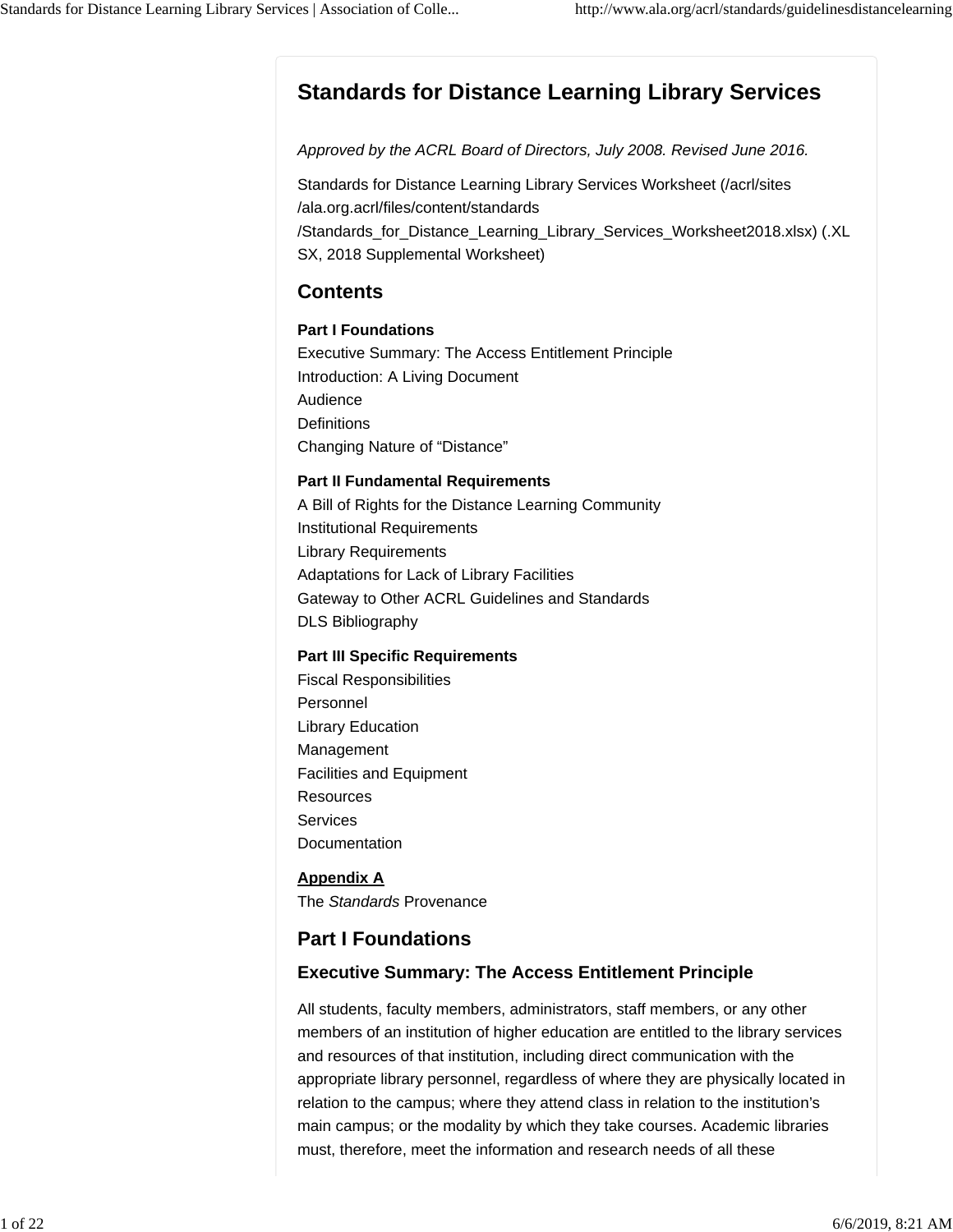constituents, wherever they may be. This principle of access entitlement, as applied to individuals at a distance, is the undergirding and uncompromising conviction of the *Standards for Distance Learning Library Services*, hereinafter designated as the *Standards*.

The access entitlement principle applies equally to all affiliated individuals, whether on a main campus or away from that campus, including both national and international locations, and to those in designated distance learning programs, or on branch or regional campuses, or in the absence of any physical campus. The principle applies to all public, private, profit, and non-profit academic institutions. The principle likewise applies to courses taken for credit, non-credit, and through continuing education programs, and to courses taught face-to-face in classrooms in remote settings, or via any medium, technology or platform - or through any other means or scale of distance learning. The *Standards* delineate elements necessary to achieving this and the other closely related principles provided in Part II Fundamental Requirements.

### **Introduction: A Living Document**

Since their inception as *Guidelines* (see Appendix A, Provenance) in 1963, and throughout their half century of revision, expansion, and use, the primary motivation for establishing and maintaining the *Standards* has indeed been concern for ensuring the delivery of equivalent library services and information resources to college and university students, faculty, and other personnel in remote settings. The *Guidelines*, from which the *Standards* evolved, had been under a decade of frequent revision and expansion, which led to the completion of their transition to *Standards* in 2008**.** These *Standards*, like the *Guidelines* before them, have been prepared by the Standards Committee, formerly the Guidelines Committee, of the Distance Learning Section (DLS) of the Association of College & Research Libraries (ACRL), a division of the American Library Association (ALA).

Incentive to adapt and expand the *Guidelines*, leading to their evolving into today's *Standards***,** stemmed from the following increasingly critical factors: the rapid growth of higher education learning opportunities that take place outside the traditional classroom; greater recognition of the need for library resources and services at locations other than main campuses; growing concern and demand for equitable services for all students in higher education, no matter where the "classroom" may be, or in the absence of a classroom at all; a greater demand for library resources and services by faculty and staff at distance learning sites; and the expansion and advancement in technological innovations in the transmittal of information and the delivery of courses.

To these changes may be added shifts away from central campus enrollments, the search for more cost-effective sources for post-secondary education, the appearance and rapid development of the online, or virtual, university, having no physical campus of its own, the concomitant development of entire virtual university programs by traditional campus-based institutions, and the development of large scale virtual course offerings that may or may not be directly linked to any specific institutions.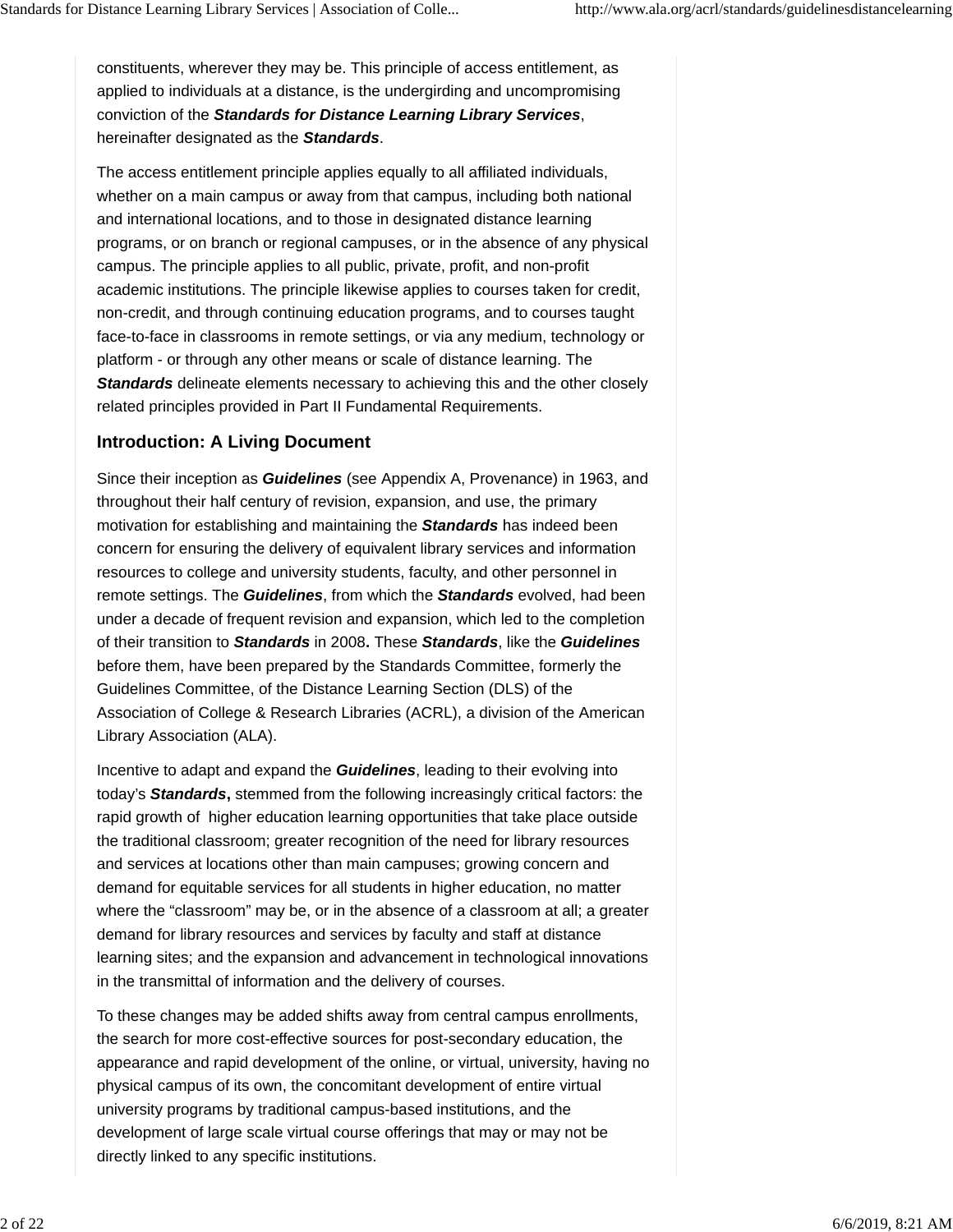### **Audience**

The intended audience for the *Standards* includes administrators at all levels of post-secondary education, librarians planning to manage and provide distance learning library services, other librarians and library personnel serving distance learning students or working with distance learning program staff, distance learning faculty, funding sources, accrediting organizations, licensure agencies, and the faculty and students at schools of library and information science.

### **Definitions**

The following terms are used at strategic points in the *Standards*, and are here defined both in accordance with their usage in the document, and to the extent possible, their broader usage in the practice of distance learning library services.

**Computer literacy:** Effective screen navigation and interpretation skills, including the ability to recognize and follow screen prompts leading the user from screen to screen in order to achieve desired results. Includes, but is not limited to abilities to recognize and understand the basic operations of personal computers, or other similar electronic devices, in order to understand and interact with them to solve problems or to achieve desired results.

**Digital literacy:** Effective knowledge, skills, and behaviors utilized to learn, live, work, communicate, adapt, and play; and to find, evaluate, utilize, share, and create content in the dynamic networks of information technologies.

**Distance learning community:** All individuals, institutions, or agencies directly involved with academic programs or extension services offered away from, or in the absence of, a physical academic campus, including students, faculty, researchers, administrators, sponsors, and staff, or any of these whose academic work otherwise takes them away from on-campus library services.

**Distance learning librarian:** A librarian holding a Master's degree from an ALA accredited program, or the equivalent for librarians from outside the U.S., who specializes in distance learning library services and is directly responsible for the administration and supervision of those services, either centrally located or at an appropriate site, and who is the principal and direct agent for implementation of library services and resources in support of distance learning programs, as funded by the chief administrative officers and governance organizations of the originating institution, and as framed through the active leadership of the library administration. As an agent of both the originating institution and the library, the distance learning librarian practices the full range of librarianship in managing and providing services, including instruction, and in providing access to resources for the distance learning community.

Libraries using innovative staffing models or distributed service models, which do not have a single specified distance learning librarian, must assign portions of that position among librarians with the requisite expertise throughout the library operation in order to carry out all the duties and responsibilities specified for the distance learning librarian in these *Standards*.

Although, in the last decade, many institutions have moved away from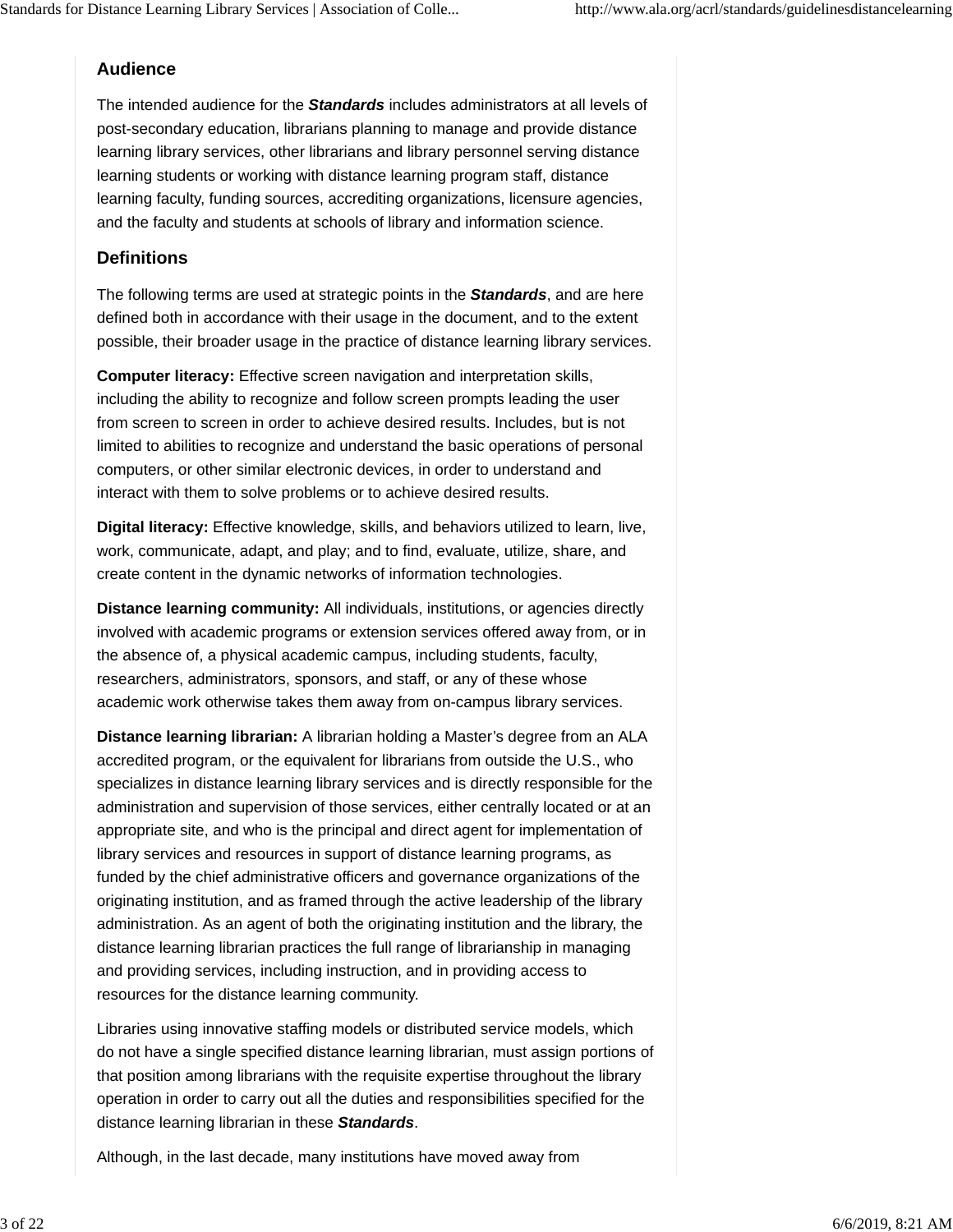designating one person as distance learning librarian, campuses do need a designated person to bring focus, to function as an advocate, and to coordinate distance learning librarians and services across a range of departments and services.

**Distance learning library services:** Library services in support of college, university, or other post-secondary courses and programs offered away from a main campus, or in the absence of a physical campus, and regardless of whether or where credit is given. Courses thus supported may be taught in a variety of formats or media, may or may not require physical facilities, and may or may not involve live interaction of teachers and students. The phrase is inclusive of services to courses in all post-secondary programs designated as: extension, extended, off-campus, extended campus, regional or branch campus, distance, distributed, blended, open, flexible, franchising, virtual, massive, synchronous, or asynchronous.

**Embedded librarian**: A librarian who actively participates with the course instructor in the delivery of an online course and who is identified and made accessible in the course management system. Depending on course design and instructor preferences, the level of involvement for the librarian varies from a full instructional partnership to a viewing and commenting role.

**Library:** Denotes the library operation directly associated with the originating institution. In the case of regional or branch campuses, the library may or may not have direct administrative linkage to the main campus library. In the absence of such administrative linkage, the regional or branch campus library fulfills the function of the directly associated library operation. In the case of online or virtual universities, the library itself may be entirely online, or it may be the library of an existing physical institution, contracted for services and materials to the students, faculty, and other personnel of the online institution.

**Originating institution:** The credit-granting body; that is, the entity, singular or collective, and the chief administrative officers and governance organizations responsible for the offering, marketing, and/or support of distance learning courses and programs. Each institution in a multi-institutional cluster is responsible for meeting the library needs of its own students, faculty, and staff at the collective site, unless other contracts are in place to provide these services.

### **Changing Nature of "Distance"**

Online access to library resources has blurred the distinctions between main campus online users of library resources and distance learning online users. Main campus online users are typically enrolled there, or employed there, and are using online library resources in their dorms or offices, in their apartments, in their nearby family homes, or anywhere they can obtain Internet access. These individuals function very much like distance learners and faculty in their online use of library resources and require some of the same kinds of interactions with library personnel. Some main campus online users literally become distance learners, or distance learning personnel, by dual enrollment, or through dual employment, in both main campus courses and the institution's distance learning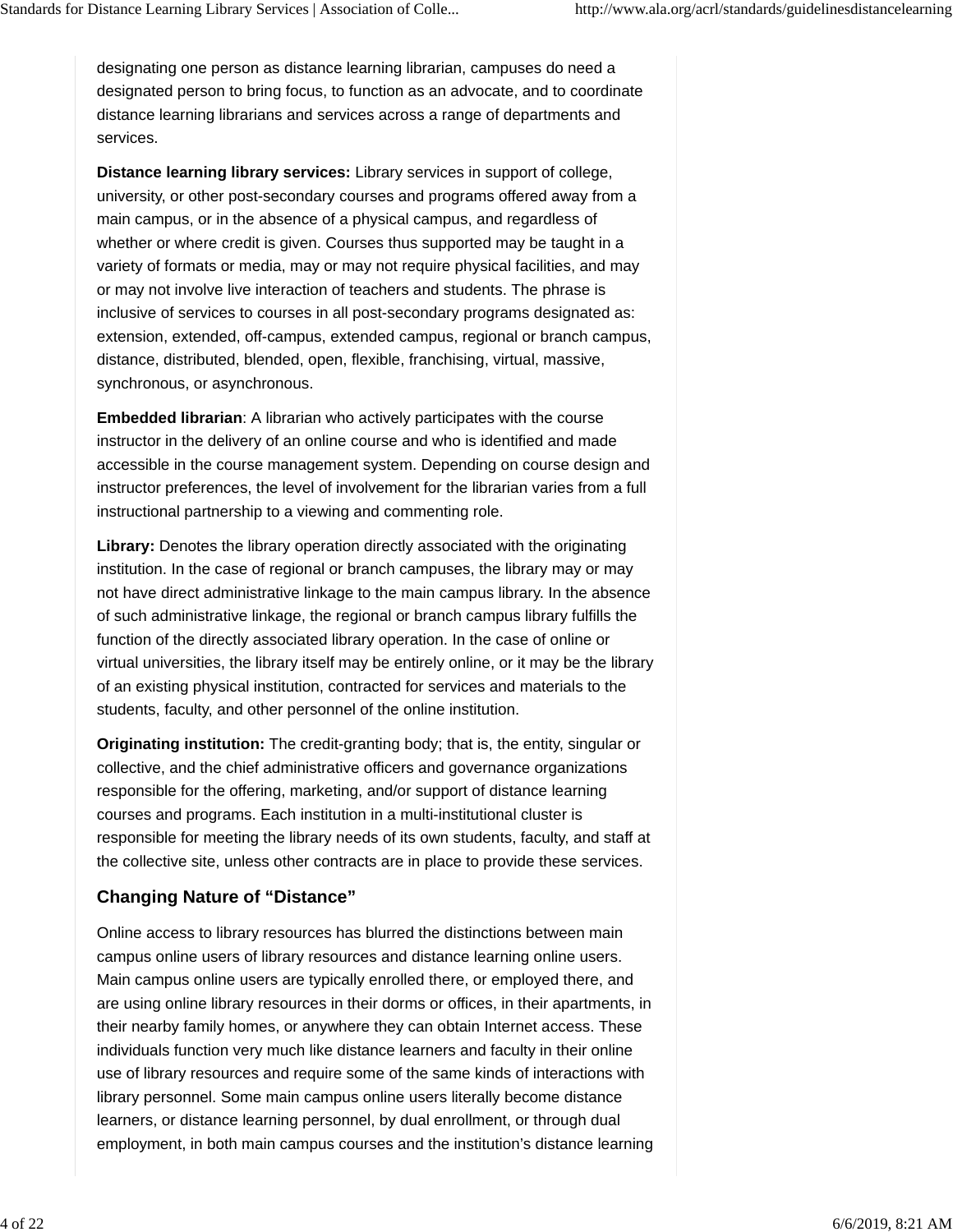courses.

Contrasted with the main campus online users and nearby distance learners are those distance learners or instructors who are truly geographically isolated from the originating institution, often hundreds or thousands of miles away. Such individuals typically have special needs for the services and resources their institutional libraries can supply and are therefore targeted for services to supply those needs.

These categories of main campus online users and distance learning online users differ primarily because of variations in their degree of separation from the originating institution and the library. Added to these categories of online users are those at branch or regional campuses of university systems. These users typically have online access to a mix of main campus and regional campus resources. The *Standards* are designed to apply to all categories of distance users of their institutional libraries.

Although often informally used interchangeably, distance learning and online learning are not synonymous, since online learning can be used as a tool in settings that do not involve distance learning at all, as noted above, such as main campuses, or even commercial learning facilities. Similarly, as also described above, online learning can occur as a tool of distance learning.

## **Part II Fundamental Requirements**

### **A Bill of Rights for the Distance Learning Community**

Along with the **Access Entitlement Principle**, the *Standards* are founded upon the following additional precepts:

### **Institutional Requirements**

**Financial Support:** The originating institution must, through the active leadership of its chief administrative officers, governance organizations, and library administration, provide funding and other resources to appropriately meet the information needs of its distance learning programs in support of their teaching, learning, and research. This support must facilitate access to immediate and equivalent library services and learning resources to all of the institution's library users regardless of their location. This support must be funded in addition to, rather than drawn from, the regular funding of the library. Innovative or distributed staffing systems should not be used simply to provide distance learning library services in avoidance of making any additional separate investments in these services. In growing and developing institutions, funding should expand as programs and enrollments grow.

More specifically, when an institution expands, whether through new course offerings, a new physical branch location, a MOOC, or a whole new distance program, to name but a few possibilities for institutional expansion and increased enrollment, sufficient additional library resources and services, including librarians, must be provided to meet the needs of those additional students, wherever they are.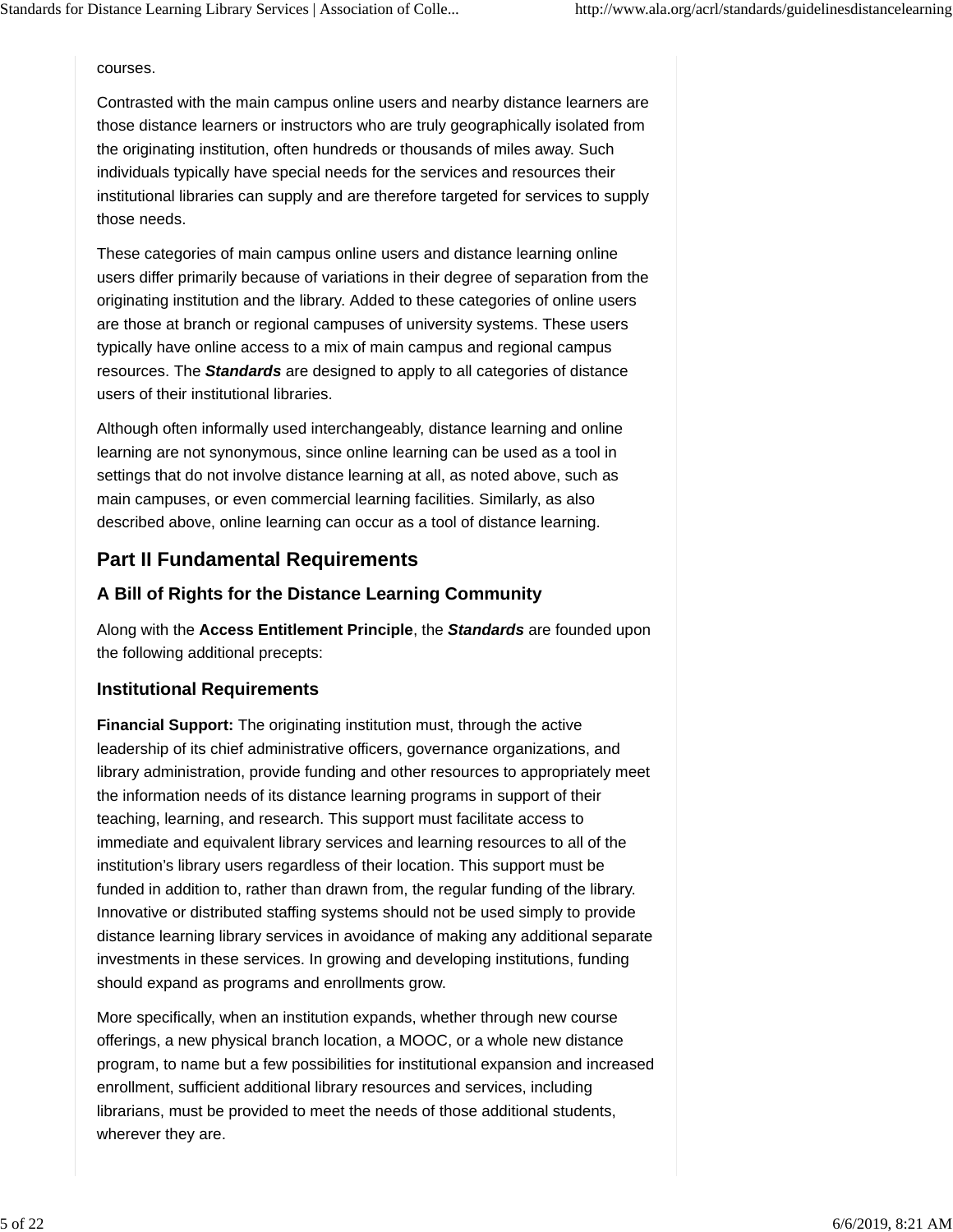The originating institution must involve the library in all stages of the planning, development, evaluation, analysis, and revisions to its distance learning programs in order to ensure adequate funding.

**Additional Investment:** Above all, existing on-campus library services and personnel cannot simply be stretched in an attempt to meet the library needs of the distance learning community without any additional investment. Even with technological developments rendering location less relevant than in the past, distance learning students and faculty still face distinct and different challenges involving library access and information delivery. Special funding arrangements, specialized staffing, proactive planning, and promotion are necessary to deliver equivalent library services and to achieve equivalent results in teaching and learning, and generally to maintain quality in distance learning programs. Equitable distance learning library services are often more personalized than might be expected on the main campus, as students and faculty in distance learning programs do not have direct access to a full range of library services and materials.

**Technical Infrastructure:** The originating institution must provide for service, management, and technical linkages between the library and other complementary resource bases such as computing facilities, instructional media, telecommunication centers, and support services for people with disabilities.

**Written Agreements:** The originating institution is responsible, through the library, for the development and periodic review of formal and documented written agreements for compensation when resources and services from unaffiliated local libraries are to be used to support information needs of its distance learning community. Such resources and services are not to be used simply as substitutes for supplying adequate materials and services by the originating institution.

**Meeting Other Standards, Guidelines, Laws, and Regulations:** The originating institution must ensure that its distance learning library programs meet or exceed national and regional accreditation standards and professional association standards and guidelines, as well as the mandate for equal program and service access for users with disabilities and compliance with appropriate federal and state laws, such as the Americans with Disabilities Act (ADA) and Title 504 of the Rehabilitation Act. Programs offered in other nations must likewise meet all relevant local and national laws and regulations.

#### **Library Requirements**

**Availability for All Users:** The library has primary responsibility for making its resources, services, and personnel available to its users regardless of their physical location. Therefore, the library identifies, develops, coordinates, implements, and assesses these resources and services. The library's programs must be designed to meet not only standard informational and skills development needs but also the unique needs of the distance learning community. The requirements and desired outcomes of academic programs should guide the library's responses to defined needs. Innovative approaches to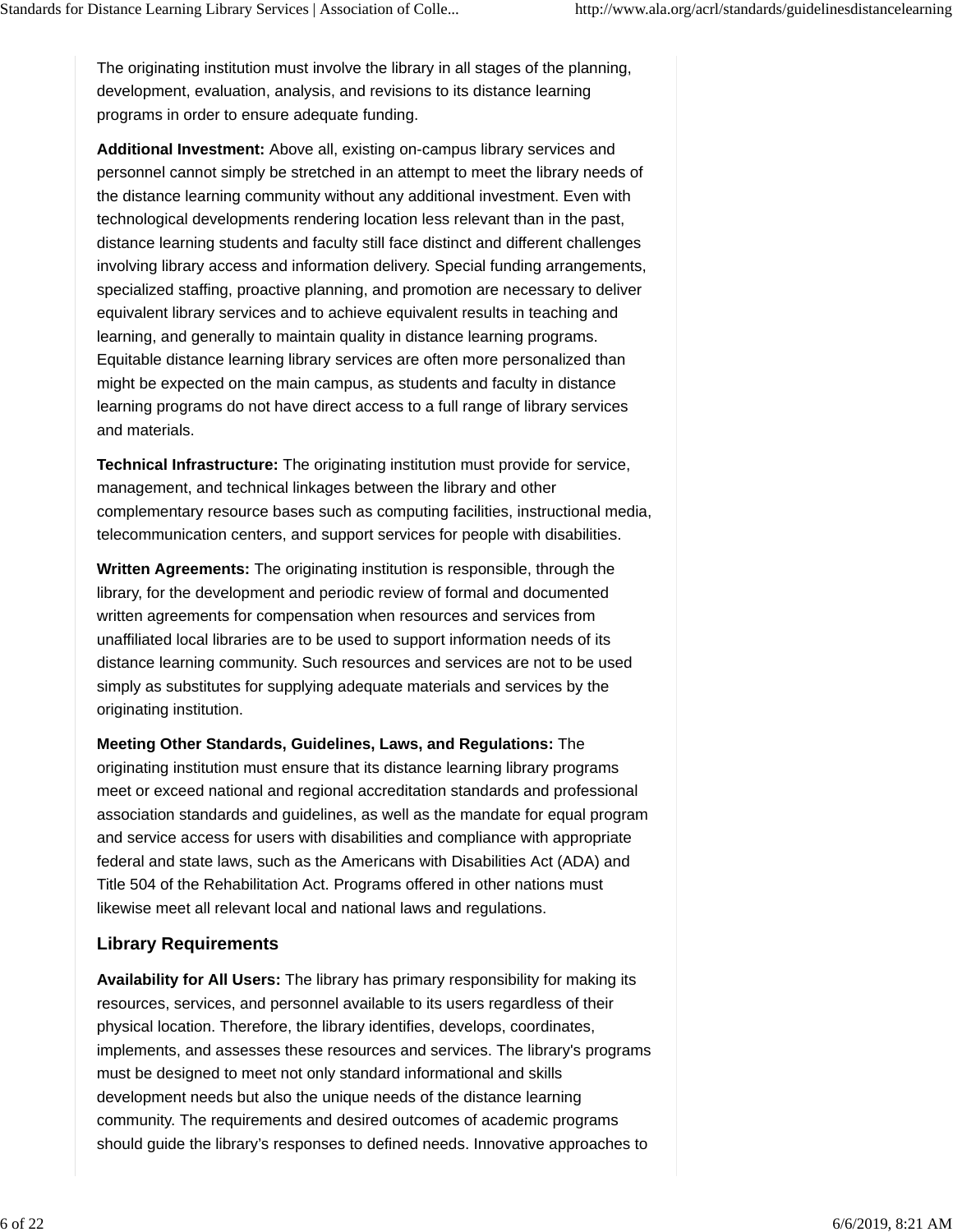the design and evaluation of special procedures or systems to meet these needs, both current and anticipated, are encouraged.

**Academic Excellence:** Access to appropriate library services and resources is essential for the attainment of superior academic skills in post-secondary education, regardless of where students, faculty, staff, and programs are located. Members of the distance learning community, including those with disabilities, must therefore be provided effective and appropriate library services and resources, which may differ from, but must be equivalent to, those provided for students and faculty in physical campus settings.

**Direct Human Access:** Library personnel must be made directly available to the distance learning community through instruction, interaction, and intervention in the provision of library services and in facilitating successful use of library resources, particularly electronic resources requiring computer and digital literacy, and information literacy skills.

**Instruction:** The library must provide information and digital literacy instruction programs to the distance learning community in accordance with the ACRL standards and other ACRL documents relating to information literacy. The attainment of lifelong learning skills through general bibliographic and information/computer/digital literacy instruction in academic libraries is a primary outcome of higher education, and as such, must be provided to all students.

**Strategic Planning:** The library must maintain a current strategic plan and vision for serving distance learners, which ideally should be integrated into the overall library strategic plan. Strategic planning should be an iterative process that includes evaluation, updating, and refinement. The library must likewise include distance learning library services in its mission statement and goals, which serve as a framework for all its activities. Further, the mission and goals should be compatible and consistent with those developed by the originating institution.

**Needs and Outcomes Assessments:** The distance learning community must always be represented in the planning and assessment activities of the library. These include, but are not limited to surveys, e.g., LibQual; focus groups; discussion forums and other formal and informal feedback mechanisms; usability studies; collection reviews; and instructional planning. The library must make needs and outcomes assessments a major component of distance learning library services. Needs assessments measure how adequately these services are being provided within the context of current ongoing teaching and learning activities.

Outcomes assessment addresses the accountability of institutions to determine whether distance students have learned effectively and whether library services have effectively met their needs over time. As an active mechanism for improving the long term results of current library practices, outcomes assessment focuses on the achievement of outcomes that have been identified as desirable in the goals and objectives of distance learning library services and identifies performance measures, such as proficiencies, that indicate how well the library is doing what it has stated it wishes to do.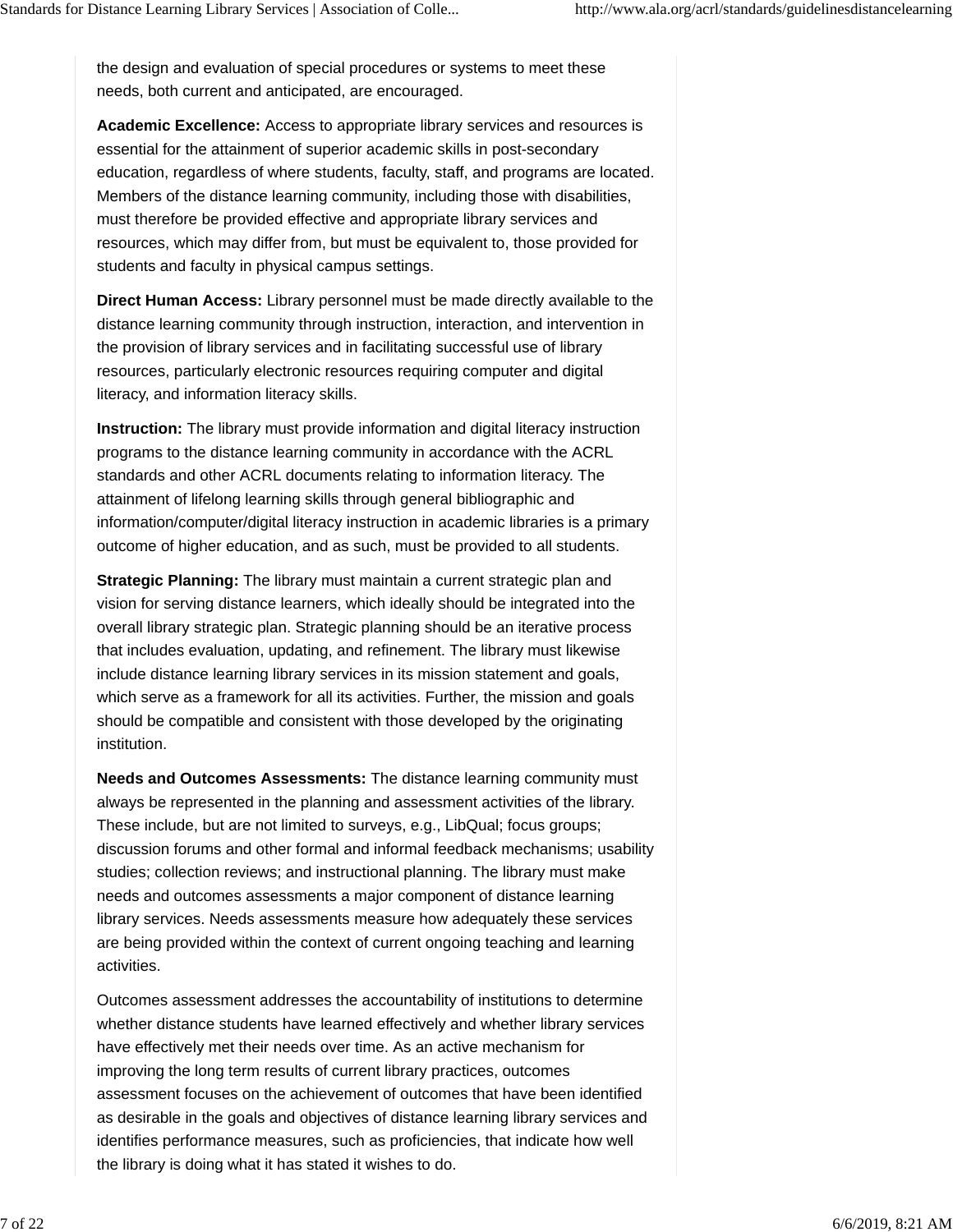Needs and outcomes assessments of distance learning library services should take into consideration the greater dependence of libraries on technology, their increasing use of online services, their growing responsibility to provide information literacy skills, their increasing reliance on consortial services, and new developments in the ways in which scholarly information is published and distributed.

### **Adaptations for Lack of Library Facilities**

Although some exclusively online, or virtual, institutions have created their own entirely online libraries, others have found it necessary to compensate for their lack of library facilities by contracting with libraries on academically respected physical campuses in order to provide their own students adequate library services and materials. Under this model, a librarian from the online institution is stationed at the physical library to coordinate the provision of materials and services to the students of the online university. Other combinations of online and physical libraries may also be undertaken. Whatever solutions are developed for providing library services and materials to students of online institutions, care must be taken to meet the requirements specified throughout these *Standards*.

### **Gateway to Other ACRL Guidelines and Standards**

In addition to providing their own content, the *Standards* function as a gateway to adherence to other appropriate standards and guidelines of ACRL, to the extent that each document, or portions thereof, apply to services provided the distance learning community. The most recent editions of these ACRL standards and guidelines may be found at: Guidelines, Standards, and Frameworks (http://www.ala.org/acrl/standards).

It is further anticipated that additional guidance will be provided by checklists, guidelines, and standards from other divisions of ALA, or other organizations, such as professional accrediting associations, and the United States regional accrediting associations and commissions for educational institutions. Selected specific examples are provided where appropriate in later sections of the *Standards*.

## **DLS Bibliography**

A comprehensive bibliography of recent literature on distance learning library services and information on earlier editions of the bibliography can be accessed from the DLS website (http://acrl.ala.org/DLS/).

# **Part III Specific Requirements**

## **Fiscal Responsibilities**

The originating institution must provide continuing, optimum financial support for library services to the distance learning community. This support must be sufficient to meet not only the specifications listed below, but also those given in other sections of the *Standards*, as well as specifications in other applicable ACRL standards and guidelines, and those of professional, state, and regional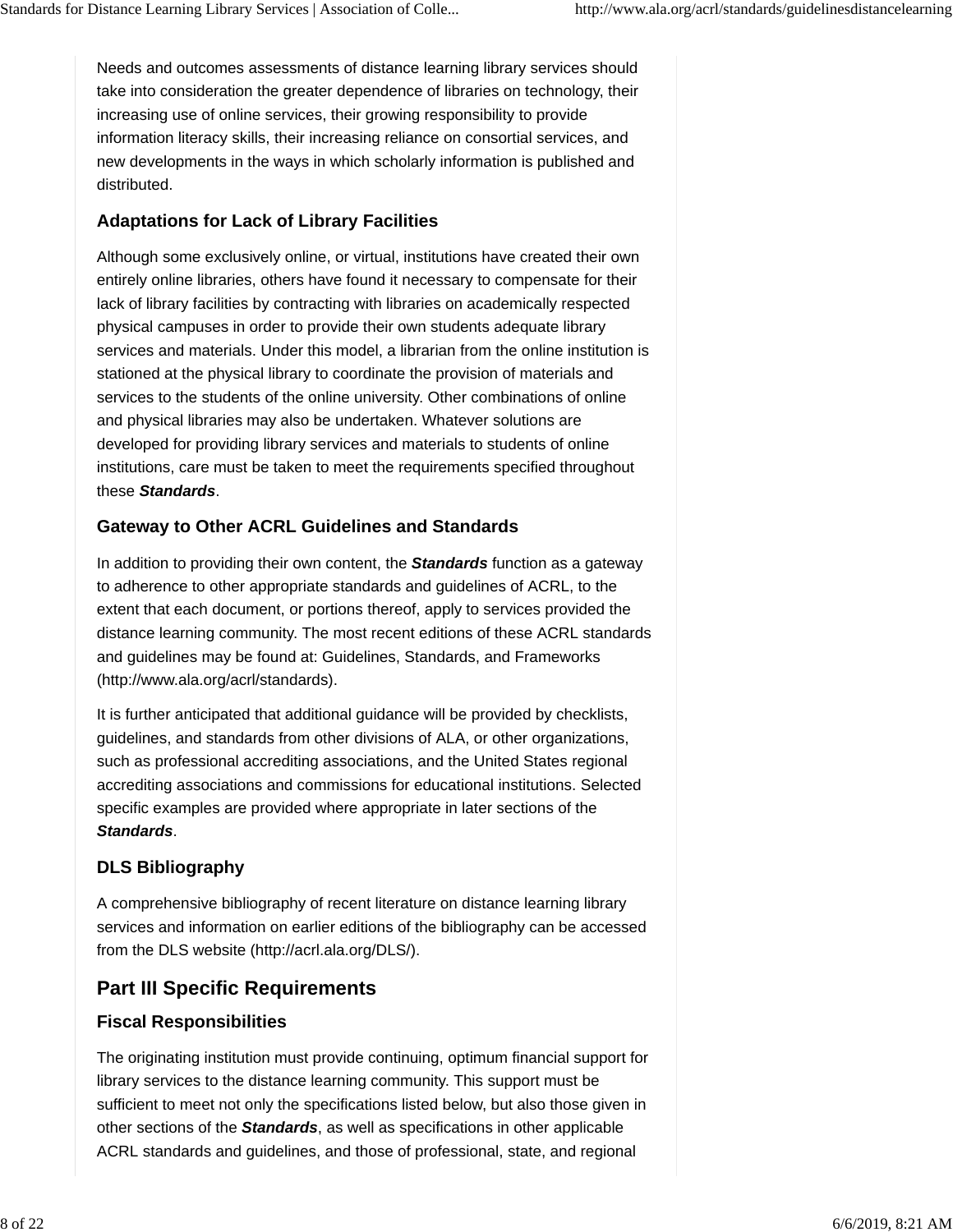accrediting agencies, as noted earlier. This financing should be:

- related to the formally defined needs and demands of the distance learning program;
- allocated on a schedule matching the originating institution's budgeting cycle;
- designated and specifically identified within the originating institution's budget and expenditure reporting statements;
- accommodated to arrangements involving external agencies, including both unaffiliated and affiliated;
- sufficient to support staffing as specified in **Personnel**;
- sufficient to cover the type and number of services provided to the distance learning community;
- sufficient to support innovative approaches to meeting needs.

#### **Personnel**

As noted elsewhere in the *Standards*, the role of the distance learning librarian may be shared among several employees or library departments; however, when such functions are so dispersed among a number of librarians, care must be taken to ensure that all of the essential functions of the distance learning librarian, as provided in the *Standards* and other closely related documents, are included within this model.

Personnel involved in the management, coordination, and planning of distance learning library services should include library personnel directly providing those services, as well as key library administrators and supporting personnel from outside the library. These may include, but are not limited to, specialists in the provision of distance learning services or course design; ADA compliance officers; or specialists in the provision of services to the disabled.

The originating institution must provide sufficient professional and support personnel at the appropriate location(s) with the qualifications necessary to attain the goals and objectives for library services to the distance learning program. These individuals may be assigned to the library or in separately administered units, and should include:

- a distance learning librarian to plan, implement, coordinate, and evaluate library resources and services addressing the information and skills needs of the distance learning community;
- additional professional and/or support personnel with the capacity and training to identify informational and skills needs of distance learning library users and respond to them directly, regardless of location. The exact combination of central and site staffing for distance learning library services will differ from institution to institution.

Distance learning library personnel must have: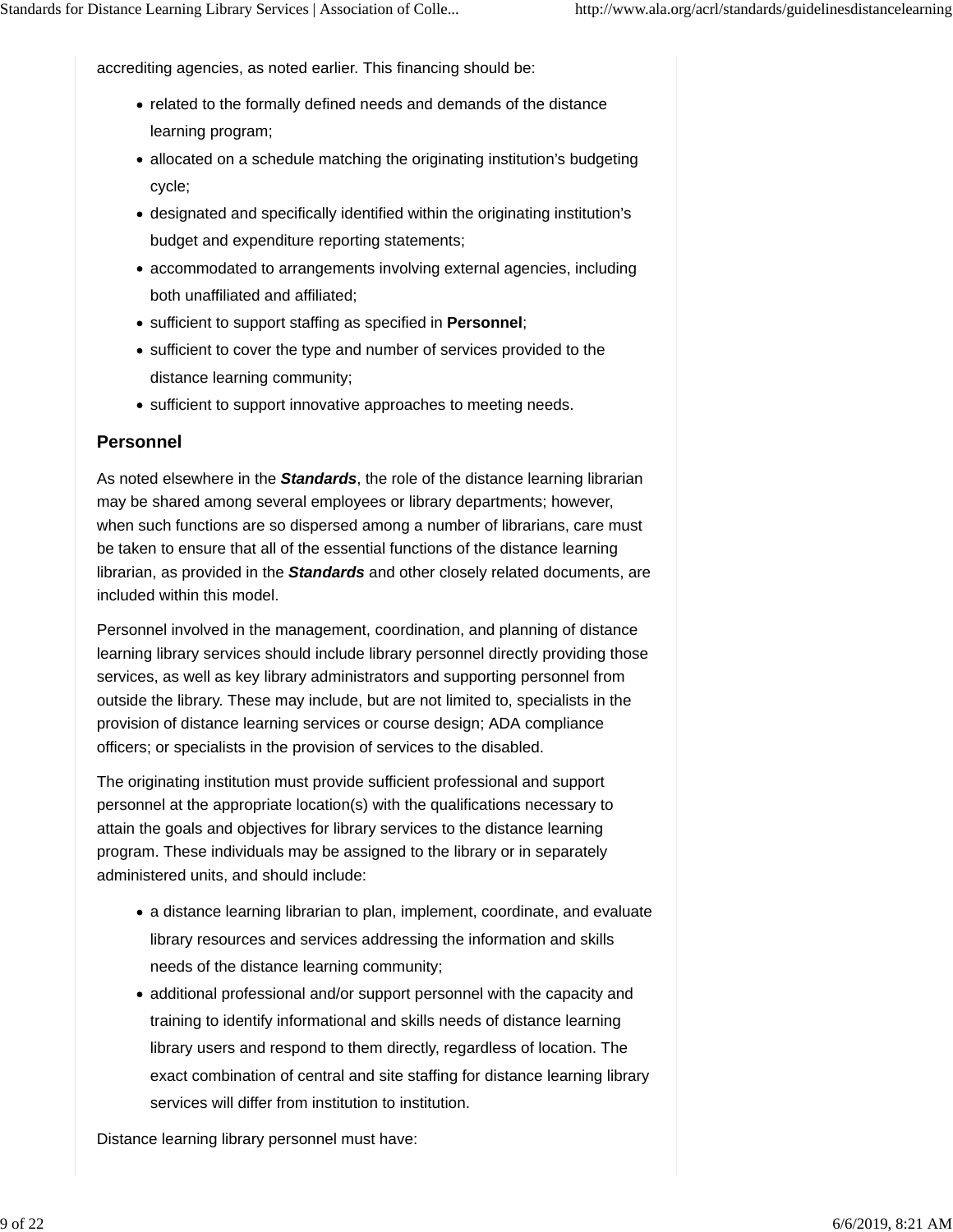- classifications, status, salary scales, and workloads equivalent to those of other comparable library employees, while reflecting the compensation levels and cost of living for those residing at distance learning sites;
- written policies establishing their status, rights, and responsibilities. Policy regarding faculty librarians should be consistent with the ACRL *Standards for Faculty Status for College and University Librarians*

(http://www.ala.org/acrl/standards/standardsfaculty);

• opportunities for continuing growth and development, including funded training and continuing education, professional education, and participation in professional and staff organizations.

### **Library Education**

Schools of library and information science should provide opportunities for students to study distance learning librarianship as an academic specialization within the framework of the 2015 Standards for Accreditation of Master's Programs in Library and Information Studies (http://www.ala.org /educationcareers/sites/ala.org.educationcareers/files/content/standards /Standards\_2015\_adopted\_02-02-15.pdf), with special emphasis on the provisions of Standard II: Curriculum. These institutions should also provide ongoing Post Master's professional development programs in which practicing librarians can gain an understanding of the challenges facing distance students.

#### **Management**

While the functions of the distance learning librarian may be distributed across several departments or individuals, care must be taken to ensure that all essential librarian functions e.g., planning and management, collection development, course design, research and educational services, resource access, and document delivery, and others, are well-functioning and beneficial to students and faculty who are at a distance. In addition to the services just enumerated, the distance learning librarian (or team, depending upon the model) performs all of the following library management functions in order to support that distance learning community's successful teaching and learning.

#### 1. **Mission, goals, and objectives**

The distance learning librarian:

- develops and maintains a written statement of immediate and long-range goals and objectives for distance learning library services, which addresses defined needs and outlines the methods by which progress can be measured;
- promotes the incorporation of the distance learning mission statement, goals, and objectives into those of the library and of the originating institution;
- involves distance learning community representatives, including local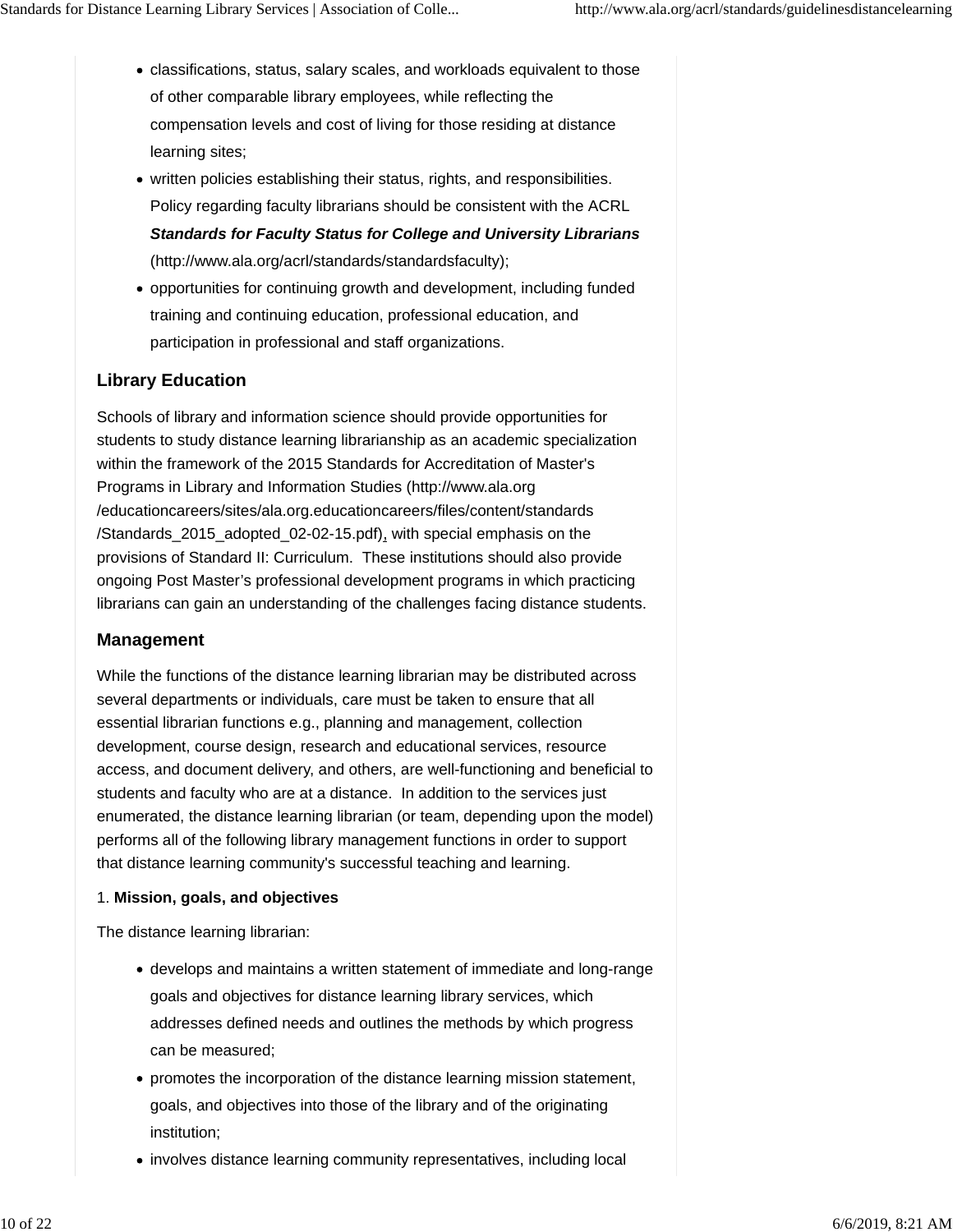administrators and on-site faculty and students, in the formation of the objectives and the regular evaluation of their achievement;

- participates in the strategic planning processes of the originating institution and the library;
- provides advocacy for distance learners at the institutional administrative level;
- advocates to establish cross-departmental communication channels in support of distance learners;
- endeavors to increase the representation of library personnel on university committees to advocate for distance learners;
- endeavors to establish an institutional culture of support for distance learners.

#### **2. Needs and outcomes assessments**

The distance learning librarian is responsible for ensuring and demonstrating that all requirements for distance learning library services are met through needs and outcomes assessments, and other measures of library performance, as appropriate.

The distance learning librarian assesses the existing library support for distance learning, its availability, appropriateness, and effectiveness, using qualitative, quantitative, and outcomes measurement devices as well as a written profile of needs.

The distance learning librarian regularly surveys distance learning library users to monitor and assess both the appropriateness of their use of services and resources and the degree to which needs are being met and skills acquired.

Assessment instruments may include surveys, tests, interviews, and other valid measuring devices. These instruments may be designed specifically for the function being measured, or previously developed instruments may be used. It is critical, however, to choose carefully the instrument, the size of the sample, and the method used for sampling. The instrument should be valid, and the way it is used should be appropriate for the task.

These planning and evaluation processes are ongoing and should be conducted in cooperation with the library and the originating institution.

The distance learning librarian should employ inputs, outputs, outcomes and assessment strategies, as detailed in *Standards for Libraries in Higher Education* (http://www.ala.org/acrl/standards/standardslibraries). Data collection methods may include library instruction evaluation checklists; tracking student progress via student journal entries or information literacy diaries; and focus groups of students, faculty and alumni. The exact number and mix of tasks will vary with circumstances from among the following;

The distance learning librarian:

prepares, at regular intervals, a written profile of the information and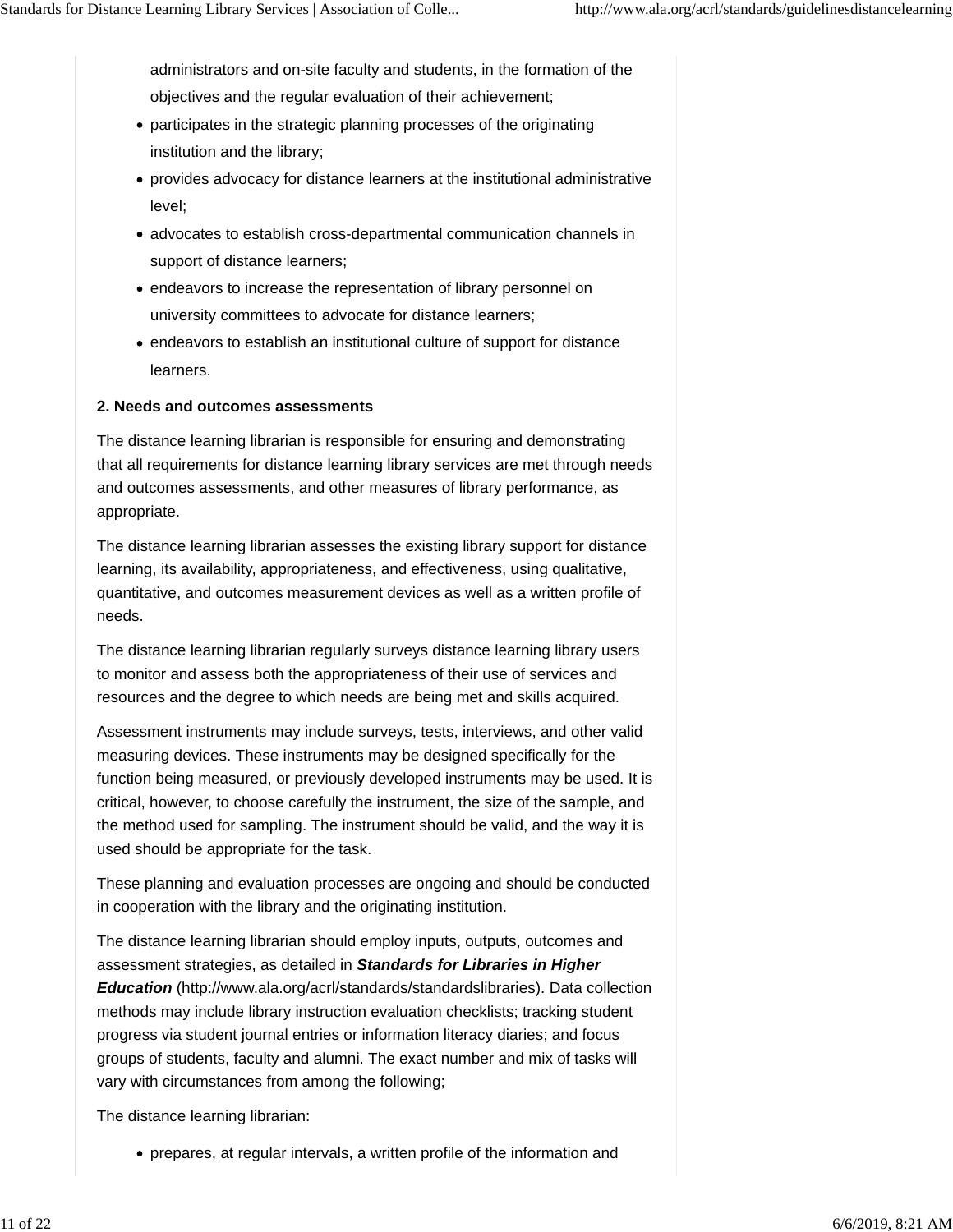skills needs of the current and potential distance learning community. Such profiles may include but are not limited to an assessment of resources, library instruction needs, facilities and technological needs of the current and potential distance learning population;

- reviews specific library and information service areas or operations which support distance learning library services;
- conducts general library knowledge surveys of students at the beginning, midpoint, and near graduation to assess the effectiveness of their information literacy instruction;
- reviews accessibility of distance learning library services for the entire learning community;
- considers distance learning library services in the assessment strategies related to institutional accreditation;
- compares the library as a provider of distance learning library services with its peers through self-study efforts of the originating institution;
- employs assessment and evaluation by librarians from other institutions or other appropriate consultants, including those in communities where the institution has concentrations of distance learners;
- participates in continuous institutional assessment and effectiveness programs and processes.

#### **3. Collections and services**

The distance learning librarian:

- prepares or revises collection development and acquisitions policies to reflect the profile of needs;
- ensures the provision of both the electronic and hard copy resource needs;
- develops methods for delivering library materials and services to the distance learning community;
- ensures that needed services identified in the planning process are provided to the distance learning community;
- promotes library support services to the distance learning community.

#### **4. Cooperation and collaboration**

The distance learning librarian:

- participates in the curriculum development process and in course planning for distance learning to ensure that appropriate library resources and services are available in accordance with the purpose of each course;
- ensures providing ADA compliance in the early planning stages of course development;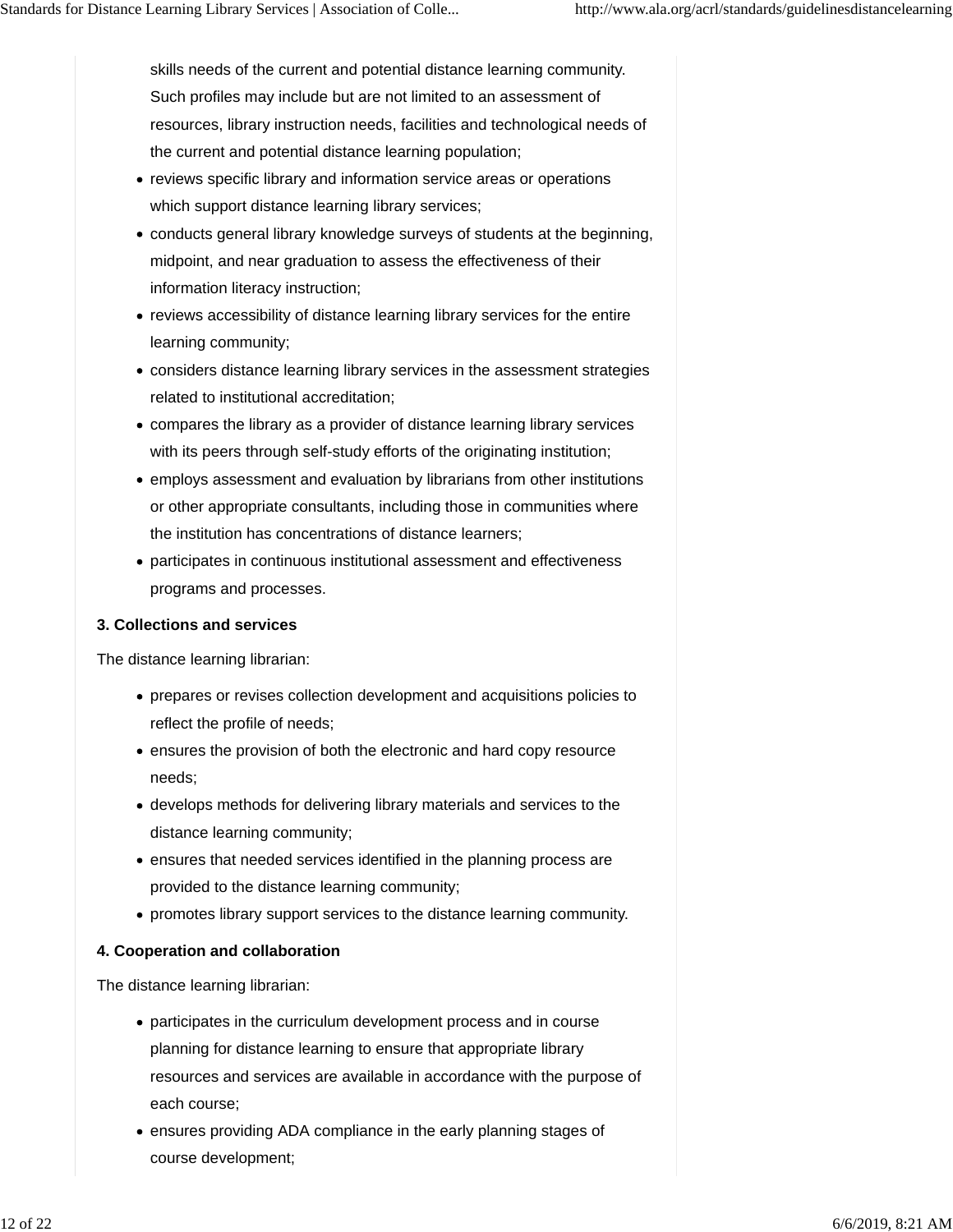- works collaboratively with teaching faculty in distance-delivered programs to integrate information and digital literacy into courses and programs in order to foster lifelong learning skills;
- promotes dialogue between distance learning personnel and library administrators to ensure cooperation between the two groups;
- initiates dialogue leading to cooperative agreements and possible resource sharing or compensation for unaffiliated libraries, including informal relationships and Memoranda of Understanding, where applicable;
- develops where needed inter-institutional partnerships that ensure the necessary technology support for the distance learning community;
- acts as an advocate for the distance learning community among colleagues in the library and on campus through presentations, committee work, etc.
- collaborates with subject librarians to provide support to advanced discipline specific or graduate distance learning programs and to obtain data in support of distance learning assessment.

#### **5. Change**

When new forms of distance learning are introduced, the following are among the issues that should be addressed:

- the context of ongoing organizational change, including changes in administrative structures;
- challenges, implications, and adaptations to new initiatives, technologies, and forms of online instruction;
- the technological competencies of library personnel;
- the current state of institutional licensing and the potential need for additional campus licenses;
- vendor charges for regional campuses;
- adherence to publisher/vendor agreements;
- identification of the clients served;
- determination of whether or not specific clients are enrolled in the institution;
- determination of whether clients are eligible for library services;
- determination of whether some categories of students may need to pay more to receive services;
- determination of whether unaffiliated learners, including alumni, may be granted access to all electronic resources within the provisions of vendor licensing.
- **6. Globalization**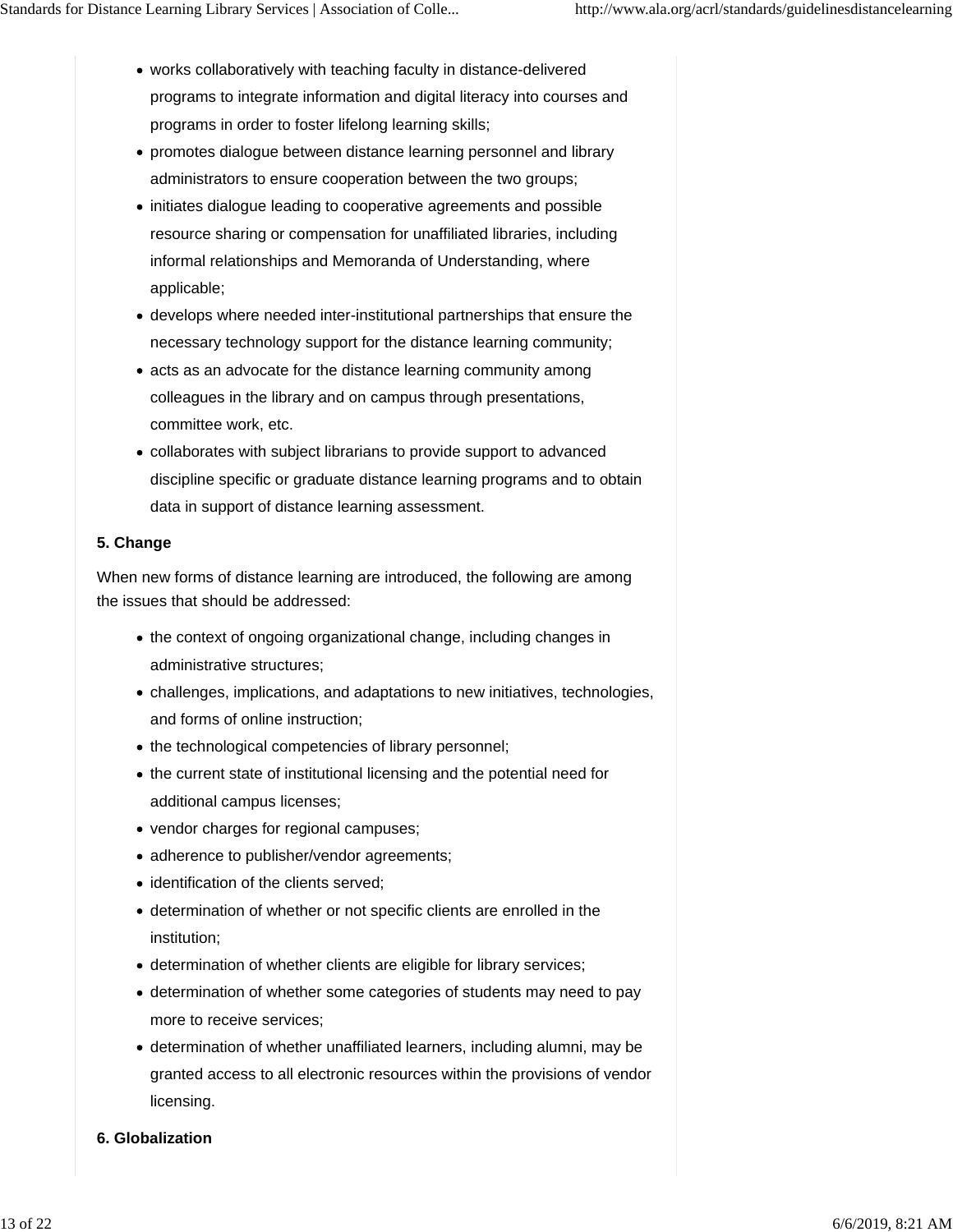When new forms of distance learning are introduced through the globalization of education, including transnational education, the following issues must be addressed:

- functional levels of cultural competence for distance learning library personnel;
- serving foreign students who reside in their own countries while they are enrolled in courses offered by originating institutions in other nations;
- the unique cultural and legal issues that stem from the use of language, intercultural communication, international intellectual property rights, and the sharing of published materials;
- the necessity for an institutional policy for international shipment of interlibrary loans;
- complex licensing and support issues both for the institution and the academic/distance librarians;
- how texts and communications will be translated.

# **Facilities and Equipment**

The originating institution must provide sufficient facilities, equipment, and communication tools to attain the objectives of the distance learning programs. The size, number, scope, and accessibility of these facilities and equipment must be sufficient to provide timely access for all students, including those with disabilities. Arrangements may vary and should be appropriate to programs offered. Examples of suitable arrangements include but are not limited to one or a combination of:

- access to facilities through agreements with a nonaffiliated library;
- designated space for consultations, ready reference collections, reserve collections, electronic transmission of information, database searching and interlibrary loan services, and offices for the library distance learning personnel;
- a branch or satellite library;
- online services, including Web-based virtual libraries, electronic communication tools, and course management software.

## **Resources**

The originating institution is responsible for ensuring that the distance learning community has access to library materials equivalent to those provided in oncampus settings. Thus, the institution must provide or secure convenient, direct access to library materials in appropriate formats that are of sufficient quality, depth, number, scope, and currency to:

- meet all students' needs in fulfilling course assignments;
- enrich the academic programs;
- meet teaching and research needs;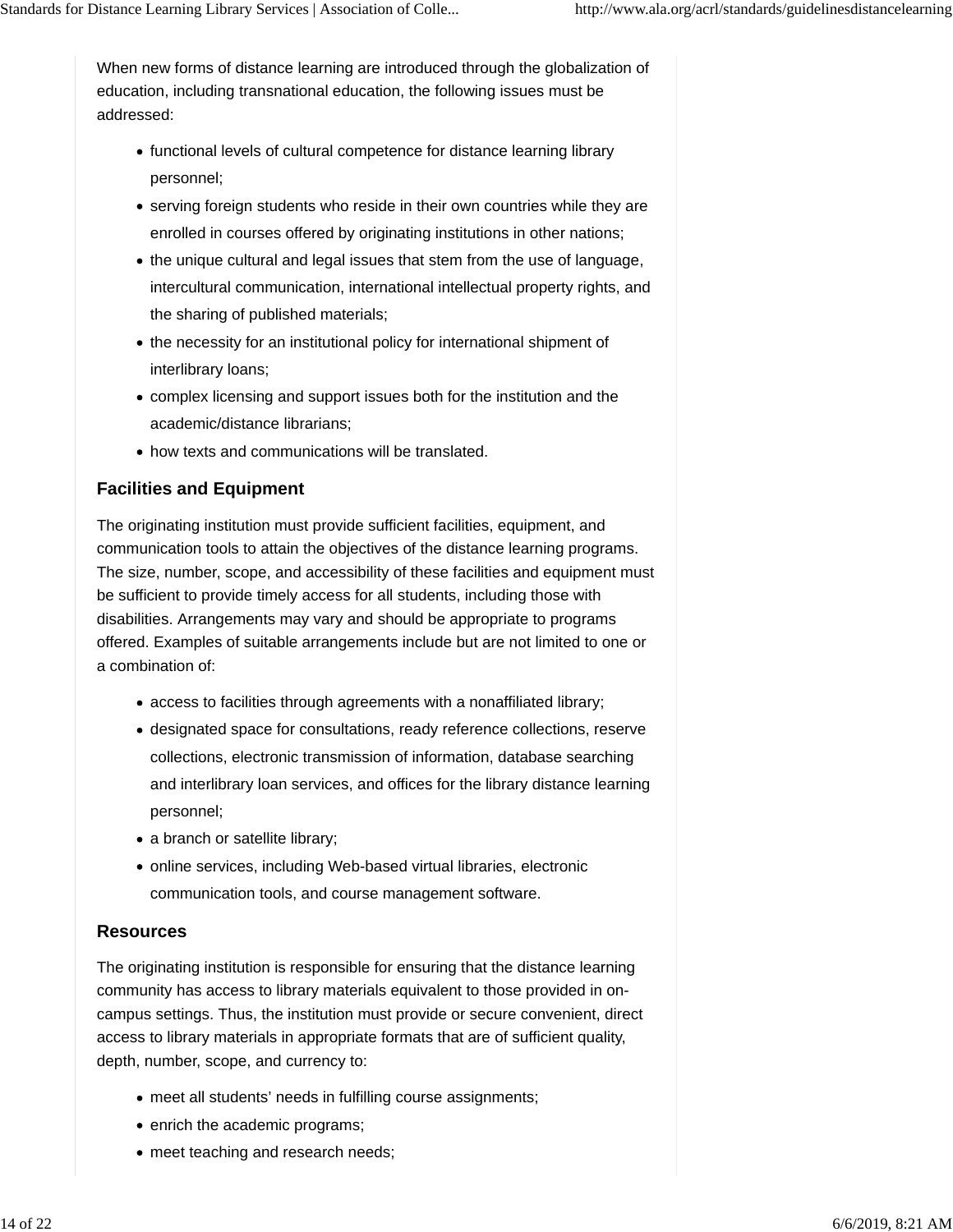- support curricular needs;
- facilitate the acquisition of lifelong learning skills;
- accommodate students with varying levels of technological access (i.e. low bandwidth);
- accommodate other informational needs of the distance learning community as appropriate.

When more than one institution is involved in the provision of a distance learning program, each is responsible for the provision of library materials to the students enrolled in its courses, unless an equitable agreement for otherwise providing these materials has been made. Costs, services, and methods for the provision of materials for all courses in the program should be appropriately comparable.

#### **Services**

Library services offered to the distance learning community must be designed to meet a wide range of informational, instructional*,* and user needs, and should provide some form of direct user access to library personnel. The exact combination of service delivery methods will differ from institution to institution. Specific professional standards and guidelines which should be utilized in providing these services include, but are not limited to:

*Information Literacy Competency Standards for Higher Education*. Association of College & Research Libraries (ACRL), American Library Association, 2000 (rescinded in 2016).

*Standards for Libraries in Higher Education* (http://www.ala.org/acrl/standards /standardslibraries)*.* Association of College & Research Libraries (ACRL), American Library Association, 2011.

*Professional Competencies for Reference and User Services Librarians* (http://www.ala.org/rusa/resources/guidelines/professional). Reference and User Services Association (RUSA), American Library Association, 2003.

*Guidelines for Implementing and Maintaining Virtual Reference Services* (http://www.ala.org/rusa/resources/guidelines/virtrefguidelines). Reference and User Services Association (RUSA), American Library Association, 2004.

*Guidelines for Behavioral Performance of Reference and Information Service Providers* (http://www.ala.org/rusa/resources/guidelines/guidelinesbehavioral). Reference and User Services Association (RUSA), American Library Association, 2013.

*Code of Best Practices in Fair Use for Academic and Research Libraries* (http://www.arl.org/storage/documents/publications/code-of-best-practices-fairuse.pdf), Association of Research Libraries, 2012.

The following, although not necessarily exhaustive, are essential:

- research and consultation services;
- online instructional and informational services in formats accessible to the greatest number of people, including those with disabilities;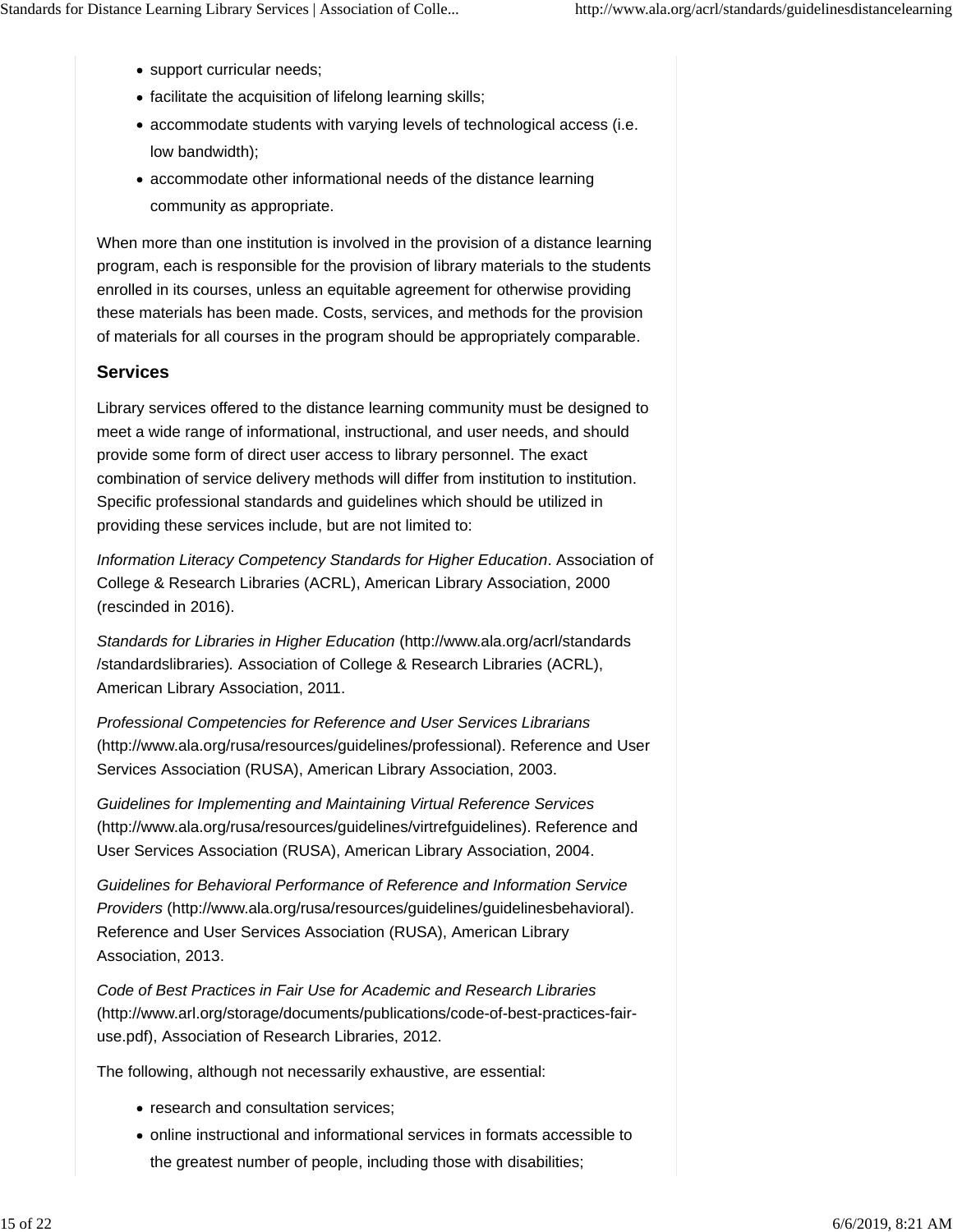- reliable, rapid, secure access to online resources;
- consultation services, including interaction as an embedded librarian;
- a library user instruction program designed to instill independent and effective information and digital literacy skills, while specifically meeting the learner support needs of the distance learning community;
- reciprocal or contractual borrowing, or interlibrary loan services in accordance with both Section 108, Reproductions by Libraries and Archives, of the Copyright Law and using a broad application of Section 107, Fair Use;
- access to reserve and other instructional materials in accordance with Section 107, Fair Use, and Section 110, Exemptions for Certain Performances and Displays;
- reliance upon copyright training and legal counsel;
- institutional support for librarians providing clearance/compliance on copyright issues;
- recognition of the importance of copyright for institutional administrators;
- adequate service hours for optimum user access;
- promotion of library services to the distance learning community, including documented and updated policies, management of information resources, and regulations and procedures for systematic development;
- marketing of distance learning library services directly to distance learners;
- prompt delivery to users of items obtained from the institution's collections, or through interlibrary loan agreement via courier or electronic delivery system;
- point-of-use assistance with and instruction in the use of print and nonprint media and equipment;
- provision of appropriate open access publications.

### **Documentation**

Documentation must be maintained in order to indicate the degree to which the originating institution is meeting the *Standards*. The library and the distance learning librarian should have ready access to the following:

- user guides and other library instructional materials;
- statements of mission and purpose, policies, regulations, and procedures;
- statistics on library use;
- statistics on collections;
- facilities assessment measures;
- collections assessment measures;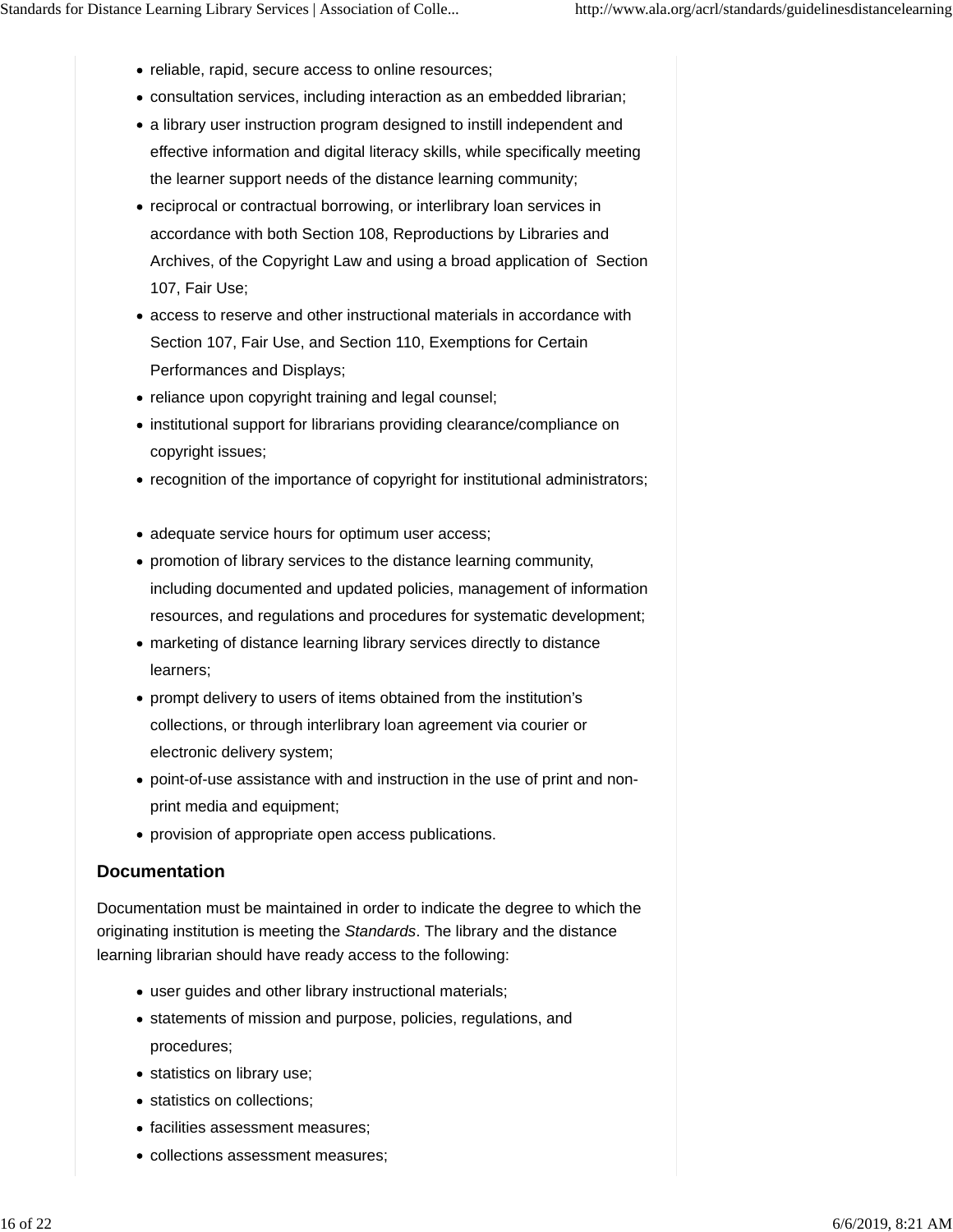- needs and outcomes assessment measures;
- data on staff and work assignments;
- institutional and internal organization charts;
- comprehensive budget(s);
- professional personnel vitae;
- position descriptions for all personnel;
- formal, written agreements;
- library evaluation studies or documents;
- evidence of involvement in curriculum development and planning.

# **Appendix A**

#### **The** *Standards* **Provenance**

Today's *Standards* are the culmination of the expansion and revision of the following series of documents, the first of which originated in processes initiated in 1963: *ACRL Guidelines for Library Services to Extension Students*, 1967; *ACRL Guidelines for Extended Campus Library Services*, 1981; *ACRL Guidelines for Extended Campus Library Services*, 1990; *ACRL Guidelines for Distance Learning Library Services*, 1998; *ACRL Guidelines for Distance Learning Library Services*, 2000; *Guidelines for Distance Learning Library Services*, 2004; *Standards for Distance Learning Library Services*, 2008.

#### **2016** *Standards*

The DLS Standards Committee was returned to standing committee status in 2012, and Harvey Gover, Washington State University Tri-Cities, was asked to return as Committee Chair in order to lead a revision of the 2008 *Standards*. Committee members who have actively participated in this revision include Dr. Monica Garcia Brooks, Marshall University; Stefanie Buck, Oregon State University; Rachel Cannady, University of Texas at San Antonio; Moushumi Chakraborty, Salisbury University; Heather Dalal, Rider University; Jack Fritts, Benedictine University; Jane M. Hutton, West Chester University; Michelle A. Kowalsky, Rowan University; and Stephan Macaluso, SUNY--New Paltz. In addition, Robin Deich Ottoson, Tabor College, as the ACRL Standards Committee (SAC) Liaison to DLS Standards Committee, monitored the final stages of the revision. Valuable technical assistance was provided by Stefanie Buck, in her simultaneous role as Section Secretary, and by Karla Aleman, Chair of the Section Web Committee.

A highly successful and well attended Hearing, seeking input for the revision, was held at ALA Annual 2013 in Chicago. Many valuable ideas for revision emerged from this Hearing. Two subsequent meetings of the Standards Committee, one at Annual 2013 and one at Midwinter 2014 yielded additional valuable suggestions. At the suggestion of the Committee at Annual 2013, Harvey Gover set up a Google Docs file of the revision draft and further valuable suggestions resulted from the editorial notations made by Committee members using this draft.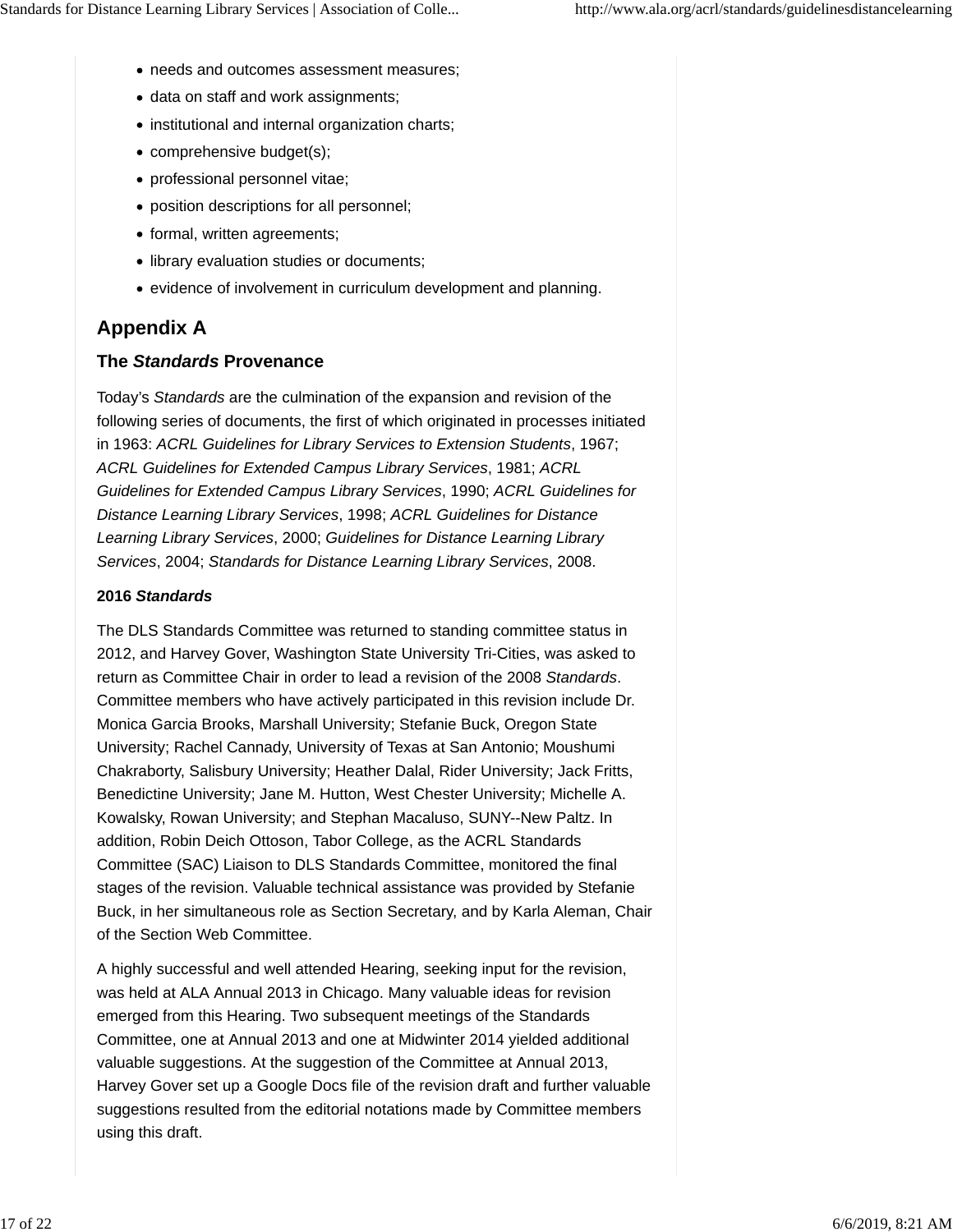The resulting draft was presented to SAC for approval at Annual 2014. Although the wording of the draft was approved and commended by SAC members, the draft was sent back because input on the draft had not been widely enough sought during the revision processes. SAC requested that reactions and responses to the draft be more widely sought beyond the membership of the Distance Learning Section. David Free, Editor-In-Chief of *College & Research Libraries News* (*C&RL News*) and Marketing and Communications Specialist for ACRL was attending the SAC meeting in his capacity as advisor and volunteered to offer whatever assistance was necessary to satisfy the requests of SAC members. David Free subsequently made postings in late October 2014 to *C&RL News*, ACRL Update, and ACRL Insider.

A special page requesting further input on the draft was posted at the Distance Learning Section Web site by the Section's Web Committee. Additional postings were also made to the Section listserv and to the OFFCAMP listserv. Members of the Standards Committee contacted the following the third week of October 2014: ULS, CLS, CJCLS, ILI, LITA-L, LITA Discussion Group, Collections groups, EBSS, and Chapters Council.

Harvey Gover made further revisions of the draft in the spring and summer of 2015, based upon the additional input and email deliberations of the Standards Committee.

The management issues associated with change in the delivery of distance learning courses and programs, and the globalization of distance learning were addressed and further ideas generated at the Annual 2015 meeting of the Standards Committee. Harvey Gover then incorporated those ideas into a final draft in July 2015. The draft was approved by the Standards Committee in late July and sent to the Distance Learning Section Executive Committee for review and approval in September 2015. The draft was unanimously approved by DLS Exec on September 30, 2015. The draft was then approved by SAC in February 2016 to move forward to the ACRL Board of Directors for their final approval and subsequent publishing in *C&RL News*, and posting to the ACRL Guidelines, Standards, and Frameworks site.

#### **2008** *Standards*

With completion of the 2004 revision, which had included only changes to the Introduction and the Revising the *Guidelines* section, the need for a new, major revision of what was still essentially the 1998 document had become evident, and members of the Guidelines Committee began the initial work toward making the transition from a guidelines document to a standards document. At that time, Rob Morrison, at Utah State University and later National-Louis University, served as Chair of the Guidelines Committee and set out to lead these efforts. Harvey Gover from Washington State University Tri-Cities continued to contribute to the new revision processes as Consultant to the Guidelines Committee*.*

Rob Morrison set up and led revision activities for three years. Under Morrison's leadership, three major revision hearings and two revision discussion groups took place. The first hearing was at the 2004 ALA Midwinter conference, in San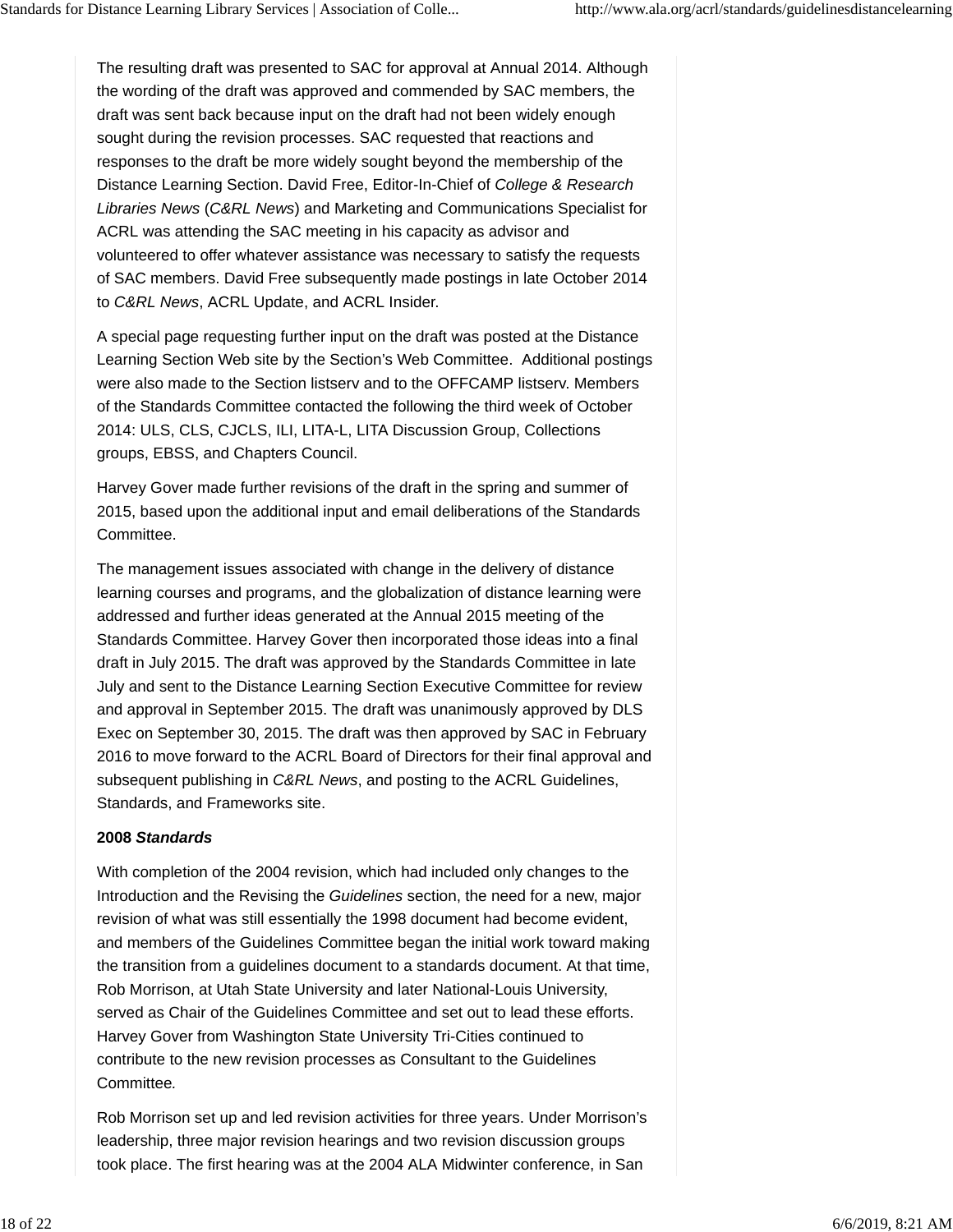Diego on January 11, the second at the 2005 ALA Annual conference, in Chicago on June 25, and the third at the 2006 ALA Midwinter conference in San Antonio on January 21. One discussion group took place at the Twelfth Off-Campus Library Services Conference in Savannah in April 2006, and the second was a roundtable discussion at the Thirteenth National Conference of the ACRL in Baltimore, March 31, 2007.

Further opportunity for outside participation in the *Guidelines* revision has been provided through a wiki, since it was first made available in 2005. The wiki has been used by members of the Guidelines committee to post proposed changes for consideration by other committee members and to request email participation from individuals not on the committee and not eligible to write to the wiki. Michelle (Shelly) Drumm, Emergent Technology Trainer at BCR (Bibliographical Center for Research) and a member of the DLS Web committee, was instrumental in setting up the wiki and has both moved and maintained it since.

Members of the Guidelines Committee, who participated actively with Rob Morrison in the revision activities while he was Chair, were Betty Brice, University of Alabama; Marie Jones, East Tennessee State University; and Melissa Koenig, DePaul University.

Axel Schmetzke of the University of Wisconsin-Stevens Point provided valuable input on Americans with disabilities issues at the Chicago 2005 hearing. The former *Guidelines* had neither acknowledged nor addressed these issues.

David L. Bickford of the University of Phoenix participated actively in the roundtable discussion at the ACRL Thirteenth conference, making a number of valuable suggestions. Bickford later became a member of the Guidelines Committee.

Rob Morrison left the committee in 2007 and Jessica Catherine McCullough of ARTstor User Services took over as Chair. Harvey Gover continued to work actively on adding new content, rewriting, restructuring, and refining the final document for submission to the ACRL Standards and Accreditation Committee (SAC) and the ACRL Board for approval at the 2008 ALA Annual conference. Gover also served as Acting Chair of the committee in 2008 in McCullough's absence.

New members of the committee, Daniel Gall of the University of Iowa and Jan H. Kemp of the University of Texas at San Antonio, provided valuable assistance to Gover in preparation of the final 2008 draft.

An editorial discussion leading to further revisions took place during the online approval process by the DLS Executive Board in April 2008. Specific editorial suggestions were provided by Ruth Hodges of South Carolina State University, Jessica Catherine McCullough of ARTstor User Services, and Allyson Washburn of Brigham Young University. The draft was approved on April 17, 2008.

#### **2000** *Guidelines*

When reviewing the publication history of the *Guidelines*, one readily notices the short span in editions from 1998 to 2000. The 1998 *Guidelines* were approved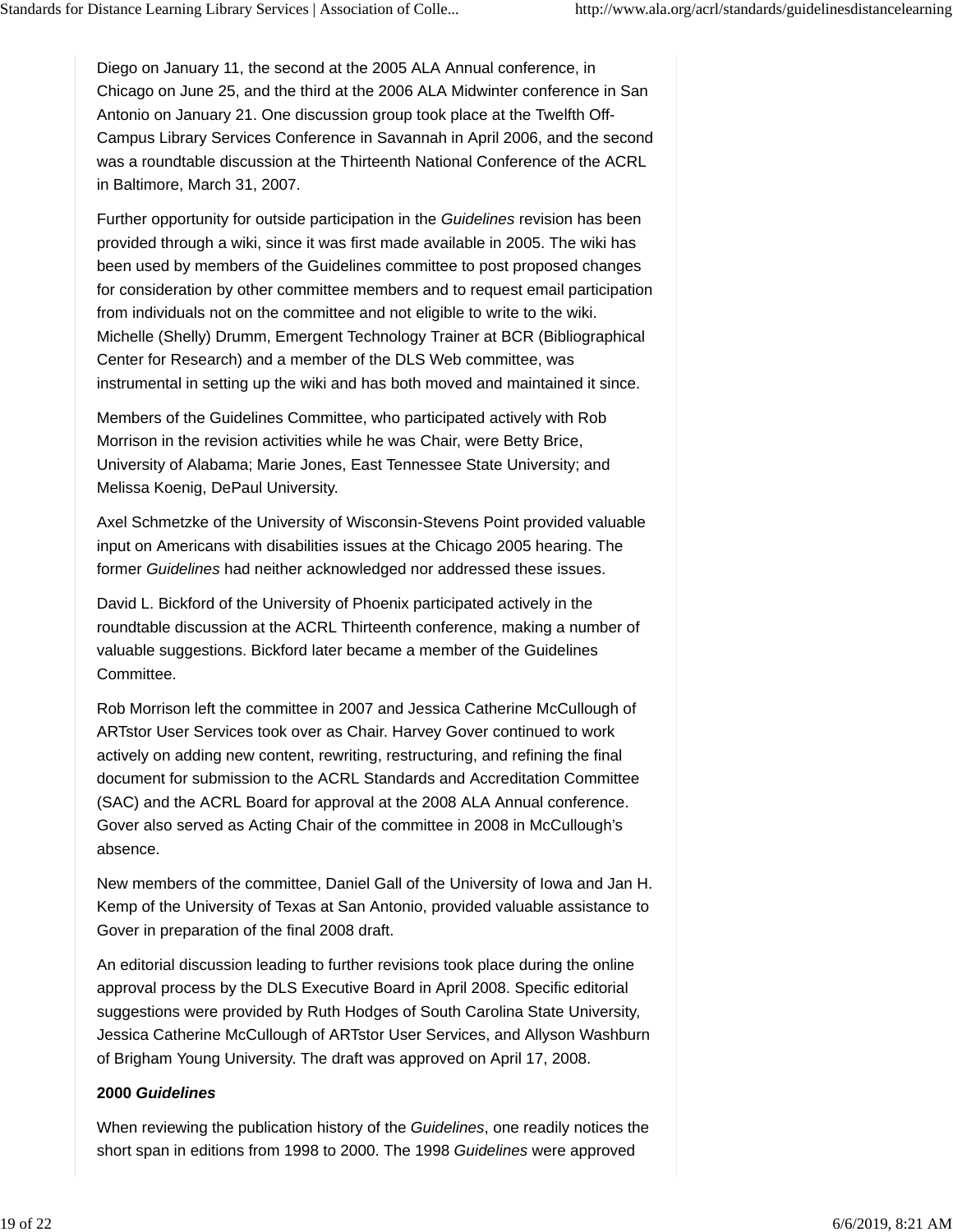with the proviso from SAC that efforts be undertaken immediately upon their final approval to make the *Guidelines* more outcomes oriented through a minor rhetorical revision that would not require as complete a subsequent approval process as would a more thorough revision. This minor outcomes revision was actually initiated during the 1998 approval process, when the Guidelines Committee members began reviewing the draft document for possible outcomes additions and then Chair, Harvey Gover, prepared an additional precept for the then *Guidelines* Philosophy section acknowledging the importance of instilling lifelong learning skills through information literacy instruction for students in extended academic settings. With the approval of SAC, that precept was incorporated into the final draft of the 1998 *Guidelines*.

The outcomes revision continued through Annual 2000, when it was approved by SAC and the ACRL Board of Directors. Those Guidelines Committee members who participated actively in the outcomes revision throughout this time included Committee Chair Jean Caspers, Oregon State University; and Geraldine Collins, University of North Florida; Linda Frederiksen, Washington State University Vancouver; Lisa Hinchliffe, Illinois State University; Mae O'Neal, Western Michigan University; Bill Parton, Oklahoma Tech University; and Bernie Sloan, University of Illinois at Urbana/Champaign. Susan Maltese, Oakton Community College, then liaison from SAC to DLS, and Barton Lessin, Wayne State University, Chair of SAC, also contributed suggestions and guidance. Harvey Gover, then DLS Chair and Consultant to the Guidelines Committee, monitored the entire outcomes revision process, and prepared the final revision draft submitted to SAC just prior to Annual 2000. The final revision draft was based upon a draft insert that had been prepared by Jean Caspers and submitted to the Guidelines Committee for review on June 6. Gover's final draft consisted largely of an incorporation of Caspers' insert throughout the entire 1998 Guidelines text and was forwarded to Susan Maltese, SAC liaison to DLS, on June 9 for submission to SAC.

During the approval process for the outcomes revision, it was suggested by members of SAC that the *Guidelines* Introduction needed strengthening and recommended that an additional minor revision be prepared, rewriting the introduction. During the process of revising the introduction, it became evident that the Revising the *Guidelines* section would also require some corresponding strengthening and revision. These efforts, which led to approval of the 2004 edition, were initiated and prepared by Harvey Gover, then Consultant to the Guidelines Committee, with input from members of the Guidelines Committee, Linda Frederiksen, Chair, Washington State University Vancouver; Betty K. Bryce, University of Alabama Libraries; Deborah F. Cardinal, WiLS OCLC; Catharine Cebrowski, ITESM – Tec De Monterrey; Geraldine Collins, University of North Florida; Marie F. Jones, East Tennessee State University; Melissa H. Koenig, DePaul University; Debra Lamb-Deans, Cornell University; and Bernie Sloan, University of Illinois at Urbana/Champaign.

#### **1998** *Guidelines*

From the beginning, those undertaking preparation or revision of the *Standards*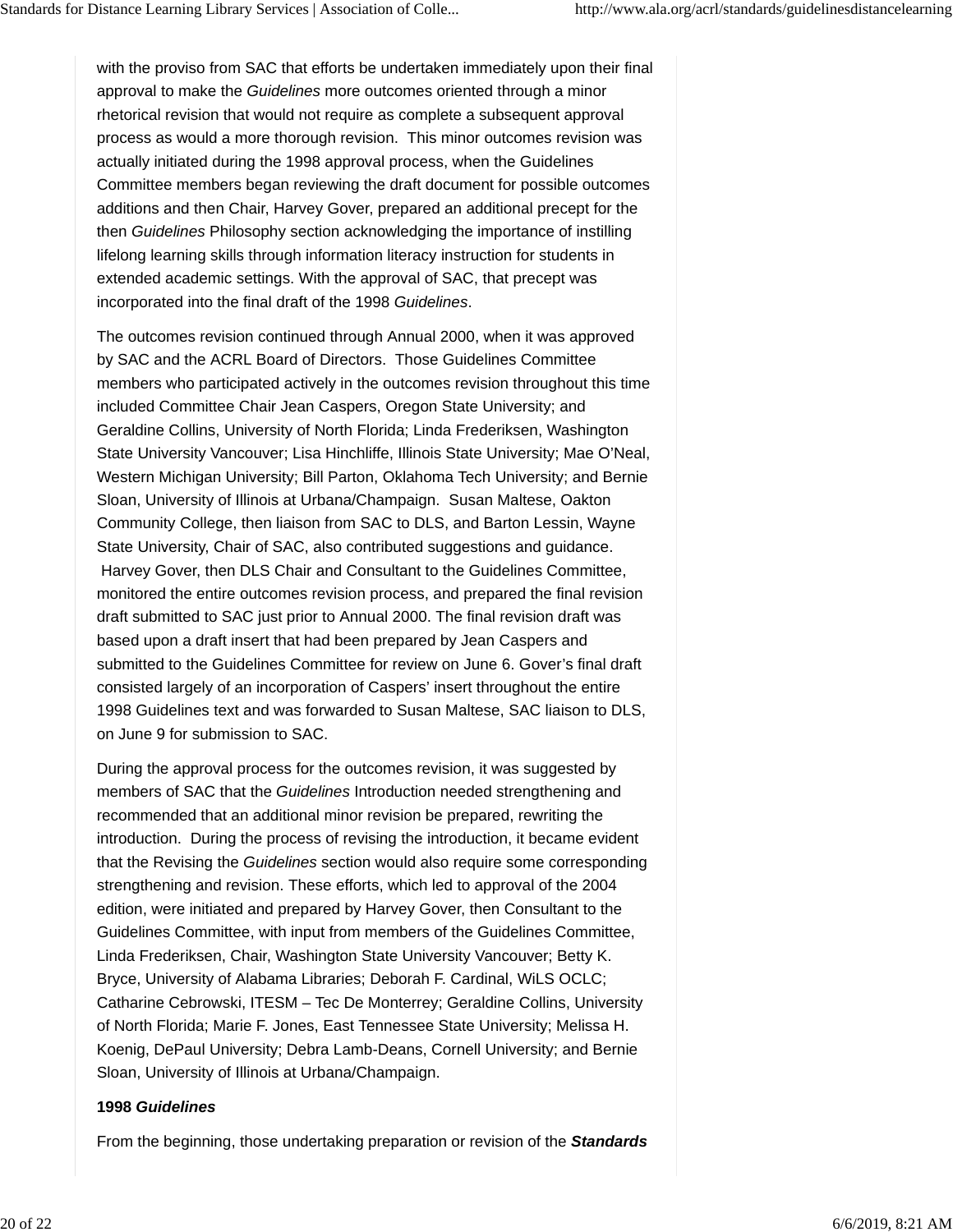have sought the widest possible input from everyone involved in all aspects and on all levels of distance teaching and learning in higher education. For example, the decision to revise the 1990 *Guidelines* was made initially by DLS Guidelines Committee. Then the official mandate came from the DLS Executive Board at its final 1996 Midwinter meeting. The revision of the 1990 *ACRL Guidelines for Extended Campus Library Services*, which produced the 1998 *ACRL Guidelines for Distance Learning Library Services*, was prepared by Harvey Gover, then Chair of the DLS Guidelines Committee. The revision was based upon input from members of the Guidelines Committee, members of the DLS Executive Board, the general membership of DLS, and other librarians and administrators involved in post-secondary distance learning programs from across the nation and around the world.

Members of the Guidelines Committee who initiated or contributed to the revision process for the 1990 *Guidelines* included: Stella Bentley, University of California at Santa Barbara; Jean Caspers, Oregon State University; Jacqueline A. Henning, Embry-Riddle Aeronautical University; Sharon Hybki-Kerr, University of Arkansas, Little Rock; Gordon Lynn Hufford, Indiana University East; Ruth M. Jackson, West Virginia University; Chui-Chun Lee, SUNY--New Paltz; G. Tom Mendina, University of Memphis; Virginia S. O'Herron, Old Dominion University; Mae O'Neal, Western Michigan University; Bill Parton, Arkansas Tech University; Mercedes L. Rowe, Mercy College; Dorothy Tolliver, Maui Community College Library; and Steven D. Zink, University of Nevada, Reno.

Others outside the Committee who contributed significantly to the cycle of revision of the 1990 *Guidelines* included: Thomas Abbott, University of Maine at Augusta; Janice Bain-Kerr, Troy State University; Nancy Burich, University of Kansas, Regents Center Library; Anne Marie Casey, Central Michigan University; Tony Cavanaugh, Deakin University, Victoria, Australia; Monica Hines Craig, Central Michigan University; Mary Ellen Davis, ACRL; Tom DeLoughry, Chronicle Of Higher Education; Jill Fatzer, University of New Orleans, ACRL Board, Task Force on Outcomes; Jack Fritts, Southeastern Wisconsin Information Technology Exchange Consortium (SWITCH); Barbara Gelman-Danley of SUNY Monroe Community College, Educational Technology, and the Consortium for Educational Technology for University Systems; Kay Harvey, Penn State, McKeesport; Maryhelen Jones, Central Michigan University; Marie Kascus, Central Connecticut State University; Barbara Krauth, Student Services Project Coordinator for the Western Cooperative for Educational Telecommunication of the Western Interstate Commission for Higher Education (WICHE); Eleanor Kulleseid, Mercy College; Rob Morrison, Utah State University; Kathleen O'Connor, Gonzaga University; Alexander (Sandy) Slade, University of Victoria, British Columbia, Canada; Mem Catania Stahley, University of Central Florida, Brevard Campus; Peg Walther, City University, Renton, Washington; Virginia Witucke, Central Michigan University; Jennifer Wu, North Seattle Community College and College Librarians and Media Specialists (CLAMS).